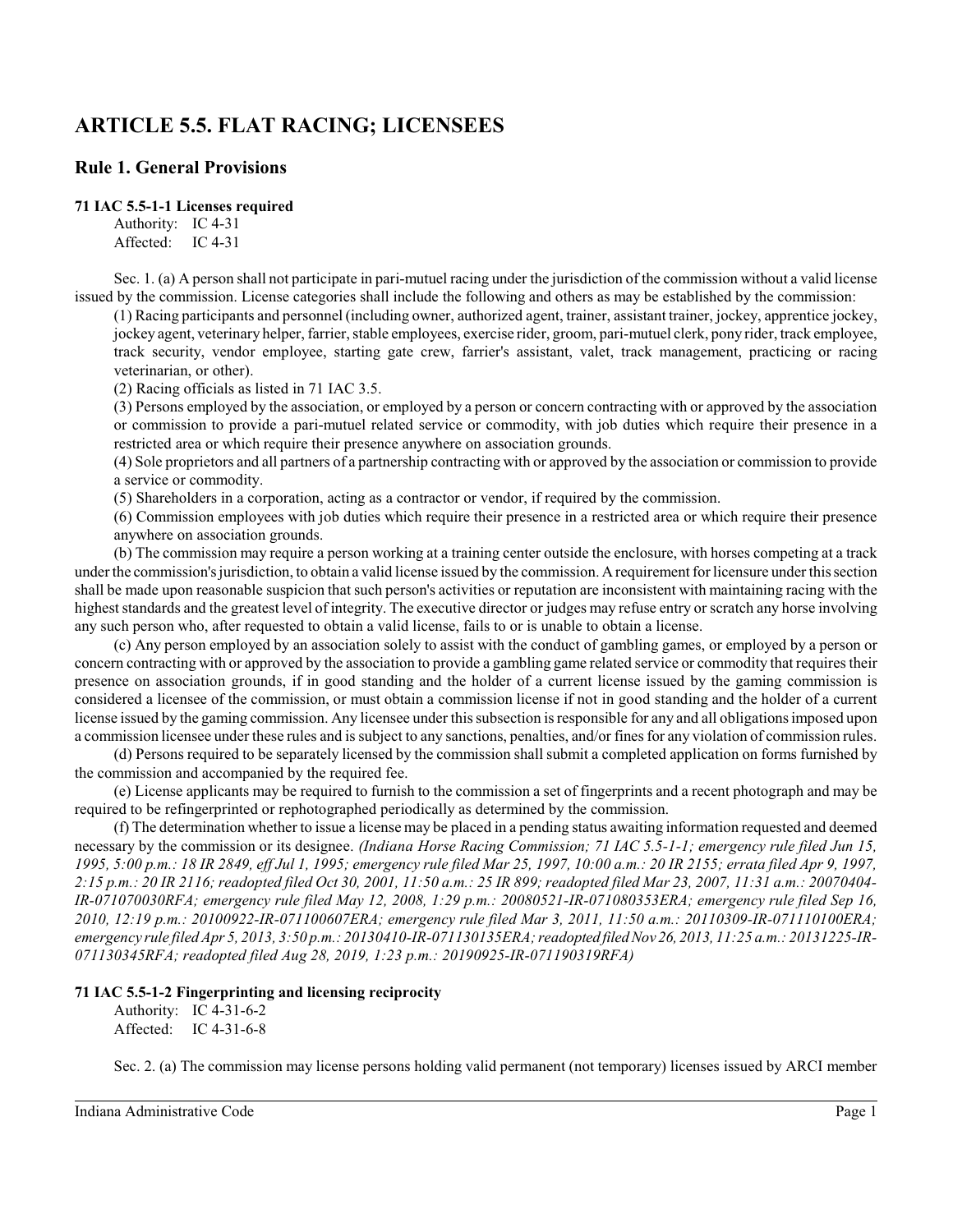racing jurisdictions in North America. Prior to being licensed, the person must:

(1) be in good standing;

(2) have cleared a Federal Bureau of Investigation (FBI) or Royal Canadian Mounted Police (RCMP) fingerprint check within the previous five (5) years;

(3) file an application or affidavit as may be required by the commission; and

(4) pay the required applicable fees.

(b) The commission may recognize the issuance of racing licenses from ARCI member jurisdictions in North America or the National Racing Compact for purposes of issuance of licenses in this jurisdiction.

(c) Only permanent licensesin good standing shall be considered. Temporary or probationary licensesshall not be considered.

(d) Applicants must be in good standing in each jurisdiction where they hold or have held a racing license.

(e) Provided the above requirements have been met, the commission may issue either a license or a validation sticker. The validation sticker shall be affixed to either a license issued by this jurisdiction or a valid license issued by another ARCI member jurisdiction. The validation sticker shall measure a maximum of one-half  $\binom{1}{2}$  inch vertically, be one and one-half  $\binom{1}{2}$  inches horizontally, and shall contain:

(1) this jurisdiction's two (2) letter postal service abbreviation;

(2) the year of validation; and

(3) the audit trail code or serial number (where applicable).

The validation sticker shall be constructed of an approved tamper-resistant material. The affixing of the validation sticker shall constitute licensing. The commission shall determine the period of time that such license shall be valid in this jurisdiction.

(f) In the event the licensee is absent from this jurisdiction, and upon payment of the applicable fees, a receipt shall be mailed to the licensee's permanent address. The receipt may then be presented at the commission office so that a commission representative may affix the proper validation sticker to the racing license badge.

(g) Notwithstanding a person's purported eligibility for fingerprint reciprocity, the commission or its designee may require the fingerprinting of any applicant or licensee. *(Indiana Horse Racing Commission; 71 IAC 5.5-1-2; emergency rule filed Jun 15, 1995, 5:00 p.m.: 18 IR 2849, eff Jul 1, 1995; emergency rule filed Feb 10, 1994, 9:20 a.m.: 17 IR 1140; emergency rule filed Feb 13, 1998 10:00 a.m.: 21 IR 2416; readopted filed Oct 30, 2001, 11:50 a.m.: 25 IR 899; emergency rule filed Jan 21, 2004, 2:30 p.m.: 27 IR 1913; readopted filed Mar 23, 2007, 11:31 a.m.: 20070404-IR-071070030RFA; readopted filed Nov 26, 2013, 11:25 a.m.: 20131225-IR-071130345RFA; readopted filed Aug 28, 2019, 1:23 p.m.: 20190925-IR-071190319RFA)*

# **71 IAC 5.5-1-3 Multi-state licensing information**

Authority: IC 4-31-6-2

Affected: IC 4-31

Sec. 3. In lieu of a license application from this jurisdiction, the commission may accept an ARCI Multi-State License and Information Form and the National Racing Compact form and license. *(Indiana Horse Racing Commission; 71 IAC 5.5-1-3; emergency rule filed Jun 15, 1995, 5:00 p.m.: 18 IR 2850, eff Jul 1, 1995; readopted filed Oct 30, 2001, 11:50 a.m.: 25 IR 899; emergency rule filed Jan 21, 2004, 2:30 p.m.: 27 IR 1913; readopted filed Mar 23, 2007, 11:31 a.m.: 20070404-IR-071070030RFA; readopted filed Nov 26, 2013, 11:25 a.m.: 20131225-IR-071130345RFA; readopted filed Aug 28, 2019, 1:23 p.m.: 20190925-IR-071190319RFA)*

# **71 IAC 5.5-1-4 Age requirement**

Authority: IC 4-31-6-2 Affected: IC 4-31-6-5

Sec. 4. (a) Applicants for licensing shall be a minimum of sixteen (16) years of age unless otherwise specified in these rules. An applicant may be required to submit a certified copy of his or her birth certificate. Persons under the age of eighteen (18) may be required to show evidence of active participation in a certified educational program or have a high school diploma or equivalent.

(b) The commission may grant a license to a person less than sixteen (16) years of age who is working on the association grounds for a parent or legal guardian who is licensed by the commission. An application under this subsection must be signed by the applicant's parent or legal guardian in the presence of one (1) or more stewards. *(Indiana Horse Racing Commission; 71 IAC 5.5-*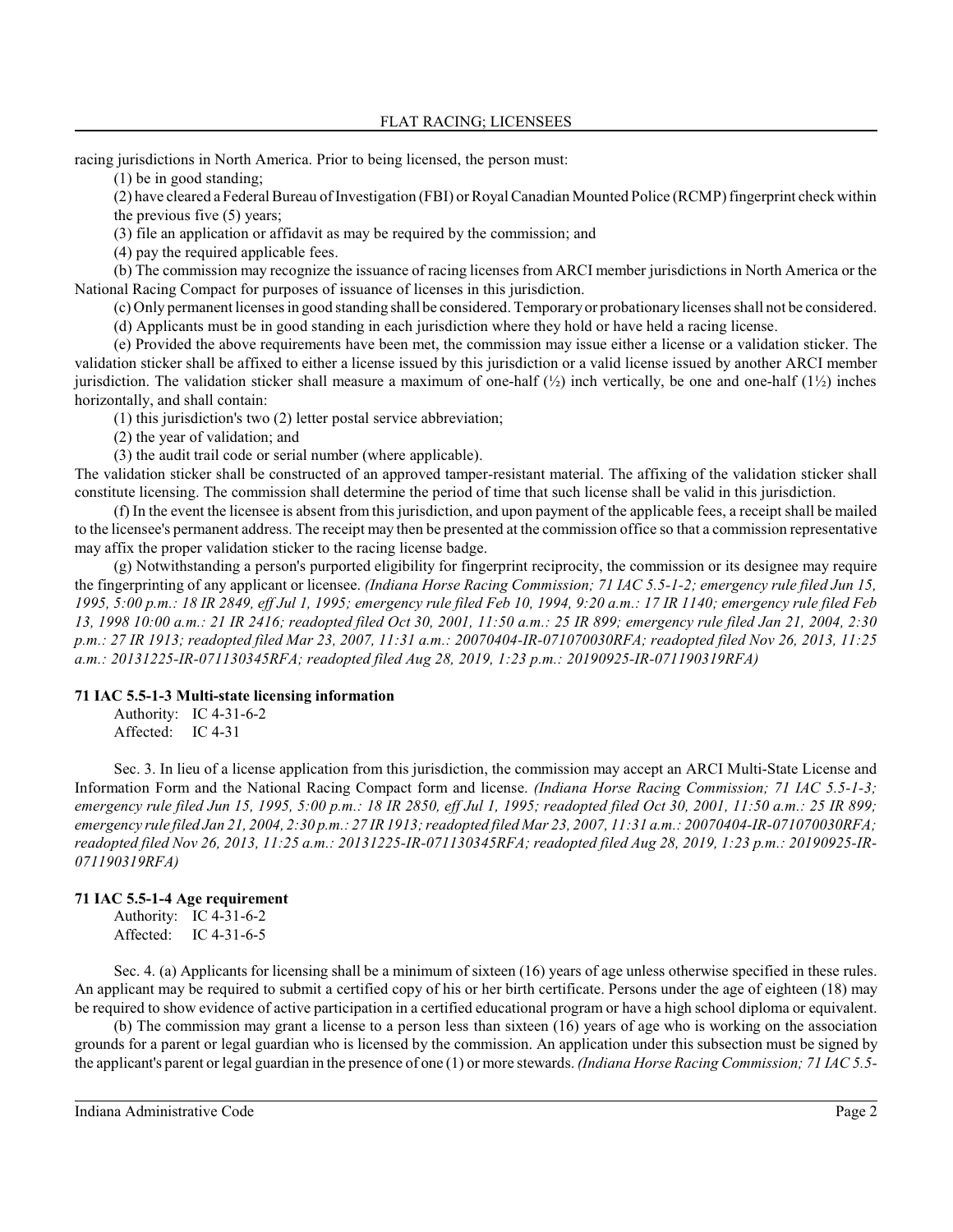*1-4; emergency rule filed Jun 15, 1995, 5:00 p.m.: 18 IR 2850, eff Jul 1, 1995; readopted filed Oct 30, 2001, 11:50 a.m.: 25 IR 899; readopted filed Mar 23, 2007, 11:31 a.m.: 20070404-IR-071070030RFA; readopted filed Nov 26, 2013, 11:25 a.m.: 20131225-IR-071130345RFA; readopted filed Aug 28, 2019, 1:23 p.m.: 20190925-IR-071190319RFA)*

#### **71 IAC 5.5-1-5 Consent to investigation**

Authority: IC 4-31-6-2 Affected: IC 4-31-13-4

Sec. 5. The filing of an application for license or engaging in activities that require a license by the commission shall authorize the commission to do the following:

(1) Investigate criminal and employment records.

(2) Engage in interviews to determine the applicant's character and qualifications.

(3) Verify information provided by the applicant.

*(Indiana Horse Racing Commission; 71 IAC 5.5-1-5; emergency rule filed Jun 15, 1995, 5:00 p.m.: 18 IR 2850, eff Jul 1, 1995; readopted filed Oct 30, 2001, 11:50 a.m.: 25 IR 899; readopted filed Mar 23, 2007, 11:31 a.m.: 20070404-IR-071070030RFA; emergency rule filed May 12, 2008, 1:29 p.m.: 20080521-IR-071080353ERA; readopted filed Nov 26, 2013, 11:25 a.m.: 20131225- IR-071130345RFA; readopted filed Aug 28, 2019, 1:23 p.m.: 20190925-IR-071190319RFA)*

#### **71 IAC 5.5-1-6 Consent to search and seizure**

Authority: IC 4-31-6-2; IC 4-31-13-4 Affected: IC 4-31-13-4

Sec. 6. By acceptance of a license or by engaging in activities that require a license by the commission, a licensee consents to search and inspection by the commission or its agents and to the seizure of any prohibited medication, controlled substances, paraphernalia, or devices in violation of state or federal law or these rules. Any seized drugs, medication, or other materials may be forwarded by the commission or its agents to the official chemist for analysis. The analysis of materials seized under the provisions of this section is not subject to 71 IAC 8.5-3. *(Indiana Horse Racing Commission; 71 IAC 5.5-1-6; emergency rule filed Jun 15, 1995, 5:00 p.m.: 18 IR 2850, eff Jul 1, 1995; readopted filed Oct 30, 2001, 11:50 a.m.: 25 IR 899; readopted filed Mar 23, 2007, 11:31 a.m.: 20070404-IR-071070030RFA; emergency rule filed May 12, 2008, 1:29 p.m.: 20080521-IR-071080353ERA; filed Nov 10, 2014, 2:07 p.m.: 20141210-IR-071140230FRA; readopted filed Aug 28, 2019, 1:23 p.m.: 20190925-IR-071190319RFA)*

# **71 IAC 5.5-1-7 Approval or recommendations by stewards**

Authority: IC 4-31-6-2 Affected: IC 4-31

Sec. 7. The commission may designate categories of licenses which shall require the prior approval or recommendation of the stewards. *(Indiana Horse Racing Commission; 71 IAC 5.5-1-7; emergency rule filed Jun 15, 1995, 5:00 p.m.: 18 IR 2850, eff Jul 1, 1995; readopted filed Oct 30, 2001, 11:50 a.m.: 25 IR 899; readopted filed Mar 23, 2007, 11:31 a.m.: 20070404-IR-071070030RFA; readopted filed Nov 26, 2013, 11:25 a.m.: 20131225-IR-071130345RFA; readopted filed Aug 28, 2019, 1:23 p.m.: 20190925-IR-071190319RFA)*

# **71 IAC 5.5-1-8 Employer responsibility**

Authority: IC 4-31-6-2 Affected: IC 4-31

Sec. 8. (a) The employment or harboring of any unlicensed person at facilities under the jurisdiction of the commission is prohibited.

(b) Every employer shall report, within twenty-four (24) hours, the discharge of any licensed employee in writing to the commission or its designee, including the person's name, occupation, and reason for the discharge and shall surrender to the commission the employee's photo I.D. badge. *(Indiana Horse Racing Commission; 71 IAC 5.5-1-8; emergency rule filed Jun 15,*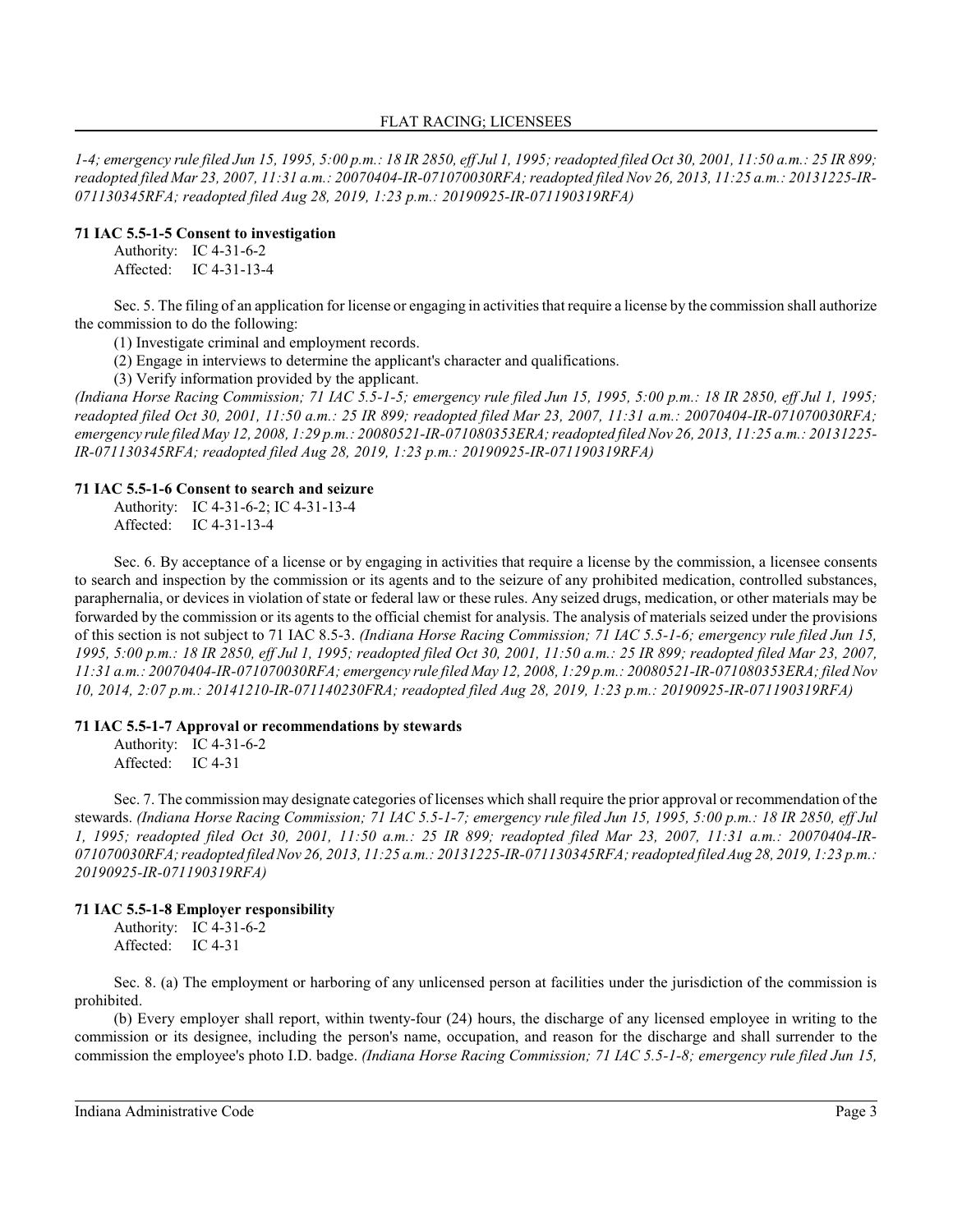*1995, 5:00 p.m.: 18 IR 2850, eff Jul 1, 1995; readopted filed Oct 30, 2001, 11:50 a.m.: 25 IR 899; readopted filed Mar 23, 2007, 11:31 a.m.: 20070404-IR-071070030RFA; readopted filed Nov 26, 2013, 11:25 a.m.: 20131225-IR-071130345RFA; readopted filed Aug 28, 2019, 1:23 p.m.: 20190925-IR-071190319RFA)*

#### **71 IAC 5.5-1-9 Employer endorsement of license applications**

Authority: IC 4-31-6-2 Affected: IC 4-31

Sec. 9. (a) The license application of an employee shall be signed by the employer.

(b) Grooms coming in for a one-time stake race before the trainer arrives can file for a license without the trainer. However, when the trainer arrives, he orshe must endorse orsign the groom's application. *(Indiana Horse Racing Commission; 71 IAC 5.5-1-9; emergency rule filed Jun 15, 1995, 5:00 p.m.: 18 IR 2851, eff Jul 1, 1995; readopted filed Oct 30, 2001, 11:50 a.m.: 25 IR 899; readopted filed Mar 23, 2007, 11:31 a.m.: 20070404-IR-071070030RFA; readopted filed Nov 26, 2013, 11:25 a.m.: 20131225-IR-071130345RFA; readopted filed Aug 28, 2019, 1:23 p.m.: 20190925-IR-071190319RFA)*

# **71 IAC 5.5-1-10 Workers' compensation** *(Expired)*

Sec. 10. *(Expired under IC 4-22-2.5, effective January 1, 2014.)*

# **71 IAC 5.5-1-10.1 Workers' compensation**

Authority: IC 4-31-6-2 Affected: IC 4-31

Sec. 10.1. Licensed employers shall carry workers' compensation insurance covering their employees as required by Indiana statute. *(Indiana Horse Racing Commission; 71 IAC 5.5-1-10.1; filed Nov 10, 2014, 2:07 p.m.: 20141210-IR-071140230FRA; readopted filed Aug 28, 2019, 1:23 p.m.: 20190925-IR-071190319RFA)*

# **71 IAC 5.5-1-11 Financial responsibility**

Authority: IC 4-31-6-2 Affected: IC 4-31

Sec. 11. Applicants for a license may be required to submit evidence of financial responsibility and shall maintain financial responsibility during the period for which the license is issued. *(Indiana Horse Racing Commission; 71 IAC 5.5-1-11; emergency rule filed Jun 15, 1995, 5:00 p.m.: 18 IR 2851, eff Jul 1, 1995; readopted filed Oct 30, 2001, 11:50 a.m.: 25 IR 899; readopted filed Mar 23, 2007, 11:31 a.m.: 20070404-IR-071070030RFA; readopted filed Nov 26, 2013, 11:25 a.m.: 20131225-IR-071130345RFA; readopted filed Aug 28, 2019, 1:23 p.m.: 20190925-IR-071190319RFA)*

# **71 IAC 5.5-1-12 License refusal**

Authority: IC 4-31-6-2 Affected: IC 4-21.5; IC 4-31

Sec. 12. The commission, the stewards, or the executive director as the commission's designee may refuse to issue a license. The decision to refuse a license is treated as a withdrawal of the license application without prejudice and is not reported to the ARCI. If an applicant is refused, the applicant may reapply for a license. An applicant may contest a refusal within fifteen (15) days of notice of the refusal. If an applicant contests a license refusal, the stewards (or an administrative law judge if the stewards are unavailable) shall conduct a hearing pursuant to the procedures provided for in 71 IAC 10 and IC 4-21.5. Nonetheless, the hearing on a license refusal is not considered to be a disciplinary action. If the stewards affirm the decision to refuse a license application, the refusal shall be treated as the denial of the application, consistent with these rules. *(Indiana Horse Racing Commission; 71 IAC 5.5-1-12; emergency rule filed Jun 15, 1995, 5:00 p.m.: 18 IR 2851, eff Jul 1, 1995; emergency rule filed Aug 23, 2001, 9:58 a.m.: 25 IR 118; readopted filed Oct 30, 2001, 11:50 a.m.: 25 IR 899;readopted filed Mar 23, 2007, 11:31 a.m.: 20070404-IR-071070030RFA; filed*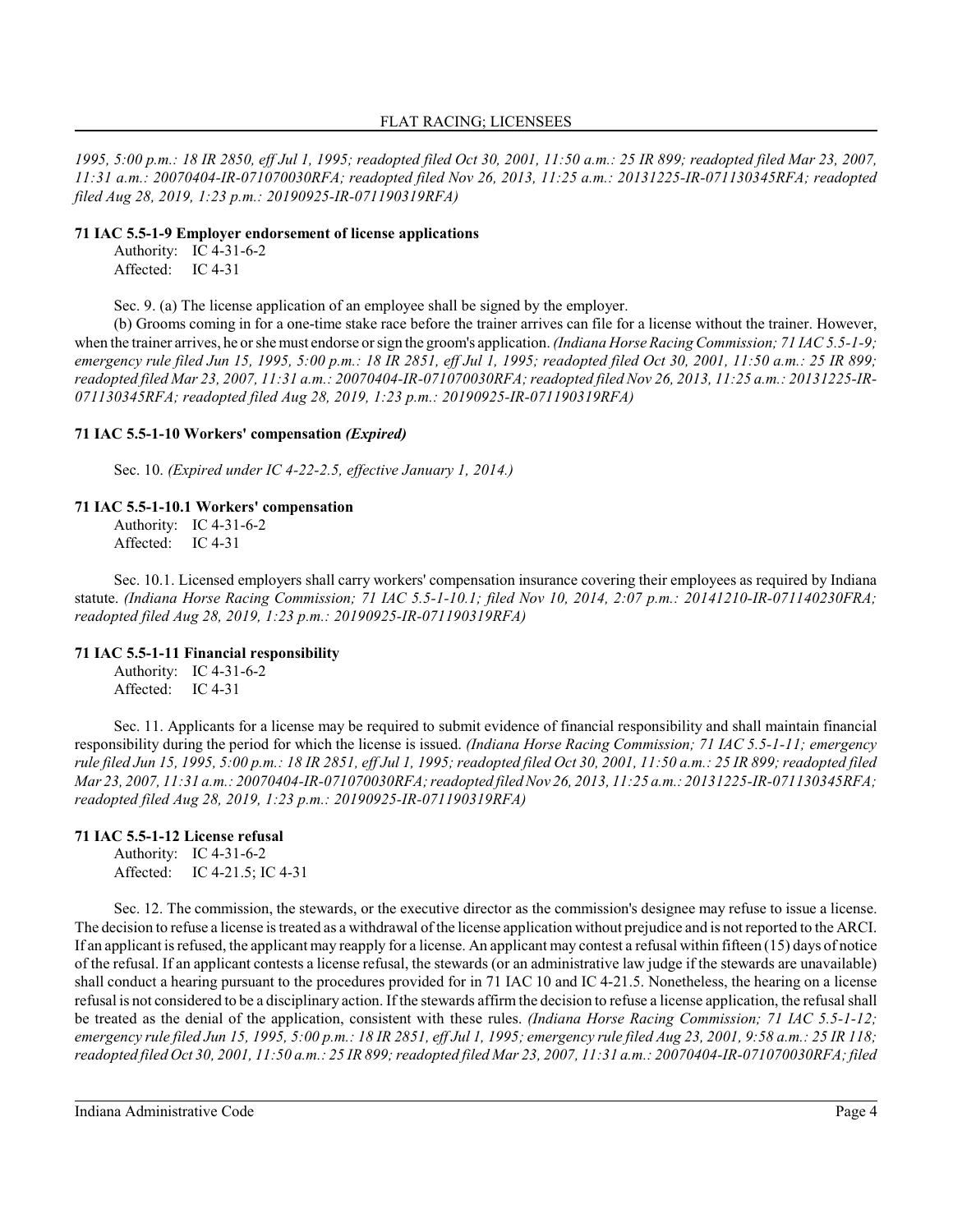*Nov 10, 2014, 2:07 p.m.: 20141210-IR-071140230FRA; emergency rule filed Feb 21, 2018, 2:58 p.m.: 20180228-IR-071180112ERA; readopted filed Aug 28, 2019, 1:23 p.m.: 20190925-IR-071190319RFA)*

# **71 IAC 5.5-1-13 License denial**

Authority: IC 4-31-6-2 Affected: IC 4-21.5; IC 4-31

Sec. 13. If an applicant contests the basis of the denial of a license application not later than fifteen (15) days after notice is served, an administrative law judge shall conduct a hearing pursuant to the procedures provided for in 71 IAC 10 and IC 4-21.5. Nonetheless, a hearing challenging the denial of a license application is not considered to be a disciplinary action. The commission may formally deny an application in accordance with these rules. An application that is denied shall be reported:

(1) in writing to the applicant stating the reasons for denial and the date when a reapplication may be submitted; and

(2) to the USTA and the ARCI, which shall then advise other racing jurisdictions.

*(Indiana Horse Racing Commission; 71 IAC 5.5-1-13; emergency rule filed Jun 15, 1995, 5:00 p.m.: 18 IR 2851, eff Jul 1, 1995; emergency rule filed Aug 23, 2001, 9:58 a.m.: 25 IR 118; readopted filed Oct 30, 2001, 11:50 a.m.: 25 IR 899; readopted filed Mar 23, 2007, 11:31 a.m.: 20070404-IR-071070030RFA; emergency rule filed Oct 3, 2013, 2:08 p.m.: 20131009-IR-071130452ERA; filed Nov 10, 2014, 2:07 p.m.: 20141210-IR-071140230FRA; readopted filed Aug 28, 2019, 1:23 p.m.: 20190925-IR-071190319RFA)*

# **71 IAC 5.5-1-14 Grounds for sanctions**

Authority: IC 4-31-6-2; IC 4-31-13-1 Affected: IC 4-31-3-13; IC 4-31-6-6

Sec. 14. (a) The commission, the stewards, or the executive director as the commission's designee may refuse or deny a license application, revoke or suspend a license, or otherwise penalize a licensee, or other person, if:

(1) the refusal, denial, revocation, suspension, or other penalty is in the public interest for the purpose of maintaining proper control over horse racing meetings or pari-mutuel wagering; and

(2) any of the conditions listed in subsection (b) apply to the applicant or licensee or person.

(b) The conditions referred to in subsection (a) include, but are not limited to, the following:

(1) The person has been convicted of a felony or misdemeanor that could compromise the integrity of racing by the applicant's or licensee's participation in racing.

(2) The person has had a license of the legally constituted racing or gaming authority of a state, province, or country denied, suspended, or revoked for cause within the preceding five (5) years.

(3) The person is presently under suspension for cause of a license by the legally constituted racing authority of a state, province, or country.

(4) The person has violated or attempted to violate a provision of this article, this title, or a law or rule with respect to horse racing in a jurisdiction.

(5) The person has perpetrated or attempted to perpetrate a fraud or misrepresentation in connection with the racing or breeding of horses or pari-mutuel wagering.

(6) The person has demonstrated financial irresponsibility by accumulating unpaid obligations, defaulting on obligations, or issuing drafts or checks that are dishonored or not paid.

(7) The applicant or licensee has made a material misrepresentation in an application for a license.

(8) The person has been convicted of a crime involving bookmaking, touting, orsimilar pursuits or has consorted with a person convicted of such an offense.

(9) The person has abandoned, mistreated, abused, neglected, or engaged in an act of cruelty to a horse.

(10) The person has engaged in conduct that is against the best interest of horse racing or compromises the integrity of operations at a track or satellite facility.

(11) The person has failed to comply with a written order or ruling of the commission or judges pertaining to a racing matter. (12) The person has failed to answer correctly under oath, to the best of the person's knowledge, all questions asked by the commission or its representatives pertaining to a racing matter.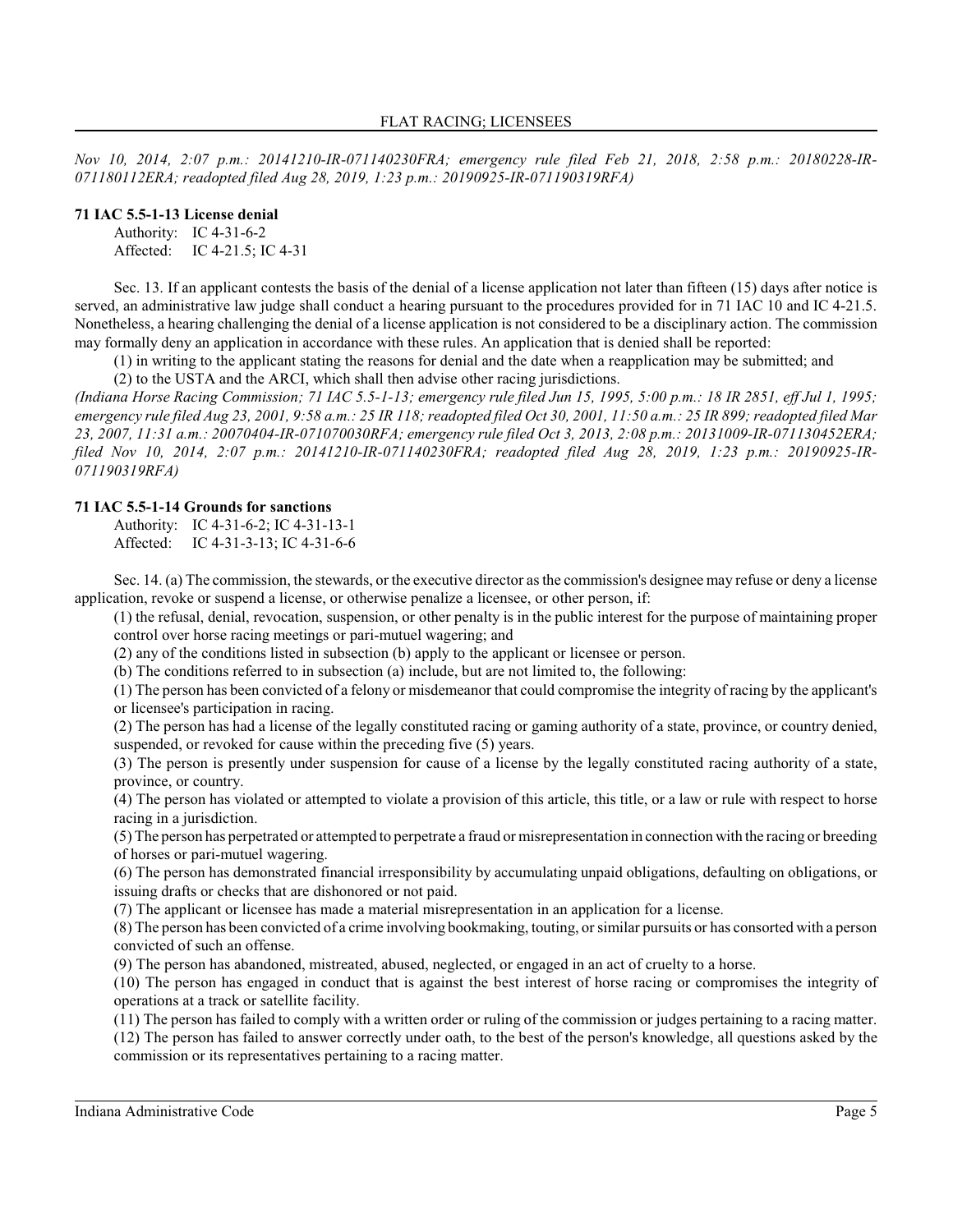(13) The person has failed to comply with a summons issued by the executive director or director of security pursuant to IC 4-31-3-13(c).

(14) The person has failed to return to a permit holder any purse money, trophies, or awards paid in error or ordered redistributed by the commission.

(15) The person has had possession of an alcoholic beverage on a permit holder's premises, other than a beverage legally sold through the permit holder's concession operation.

(16) The person has interfered with or obstructed a member of the commission, a commission employee, or a racing official while performing official duties.

(17) The name of the applicant or licensee appears on the department of state revenue's most recent tax warrant list, and the person's delinquent tax liability has not been satisfied.

(18) The person has pending criminal charges.

(19) The person has racing or gaming disciplinary charges pending in this state or other jurisdictions.

(20) The applicant or licensee is unqualified to perform the duties required.

(21) The person has made a material misrepresentation in the process of registering, nominating, entering, or racing a horse as an Indiana owned, Indiana bred, or Indiana sired.

(22) The applicant or licensee is an illegal alien.

(c) A license suspension or revocation shall be reported in writing to the applicant, the USTA, and the ARCI, whereby other racing jurisdictions shall be advised. *(Indiana Horse Racing Commission; 71 IAC 5.5-1-14; emergency rule filed Jun 15, 1995, 5:00 p.m.: 18 IR 2851, eff Jul 1, 1995; emergency rule filed May 20, 1996, 10:00 a.m.: 19 IR 2891; emergency rule filed Feb 13, 1998 10:00 a.m.: 21 IR 2416; readopted filed Oct 30, 2001, 11:50 a.m.: 25 IR 899;readopted filed Mar 23, 2007, 11:31 a.m.: 20070404- IR-071070030RFA; emergency rule filed Oct 3, 2013, 2:08 p.m.: 20131009-IR-071130452ERA; readopted filed Aug 28, 2019, 1:23 p.m.: 20190925-IR-071190319RFA; emergency rule filed Dec 5, 2019, 1:56 p.m.: 20191211-IR-071190646ERA)*

#### **71 IAC 5.5-1-15 Reciprocity**

Authority: IC 4-31-6-2 Affected: IC 4-31

Sec. 15. If a person is suspended, expelled, or ruled off, or if his or her license is revoked or his or her application for a license has been denied, or he or she is under any other current penalty pursuant to the rules of the racing authority of any other state or country or of the gaming commission, such person shall stand suspended, expelled, ruled off, or denied a license at all tracks and satellite facilities operating under the jurisdiction of the commission until the ruling has been withdrawn by the originating authority. *(Indiana Horse Racing Commission; 71 IAC 5.5-1-15; emergency rule filed Jun 15, 1995, 5:00 p.m.: 18 IR 2852, eff Jul 1, 1995; emergency rule filed Aug 9, 1995, 10:30 a.m.: 18 IR 3404; readopted filed Oct 30, 2001, 11:50 a.m.: 25 IR 899; readopted filed Mar 23, 2007, 11:31 a.m.: 20070404-IR-071070030RFA; emergency rule filed May 12, 2008, 1:29 p.m.: 20080521-IR-071080353ERA; readopted filed Nov 26, 2013, 11:25 a.m.: 20131225-IR-071130345RFA; readopted filed Aug 28, 2019, 1:23 p.m.: 20190925-IR-071190319RFA)*

#### **71 IAC 5.5-1-16 License restrictions, limitations, and conditions**

Authority: IC 4-31-6-2 Affected: IC 4-31

Sec. 16. The commission or its designee, for cause, may restrict, limit, or place conditions, including probationary status, on any license at the time of issuance. *(Indiana Horse Racing Commission; 71 IAC 5.5-1-16; emergency rule filed Jun 15, 1995, 5:00 p.m.: 18 IR 2852, eff Jul 1, 1995; readopted filed Oct 30, 2001, 11:50 a.m.: 25 IR 899; readopted filed Mar 23, 2007, 11:31 a.m.: 20070404-IR-071070030RFA; emergency rule filed Oct 3, 2013, 2:08 p.m.: 20131009-IR-071130452ERA; readopted filed Aug 28, 2019, 1:23 p.m.: 20190925-IR-071190319RFA)*

#### **71 IAC 5.5-1-17 Duration of license**

Authority: IC 4-31-6-2 Affected: IC 4-31-6-4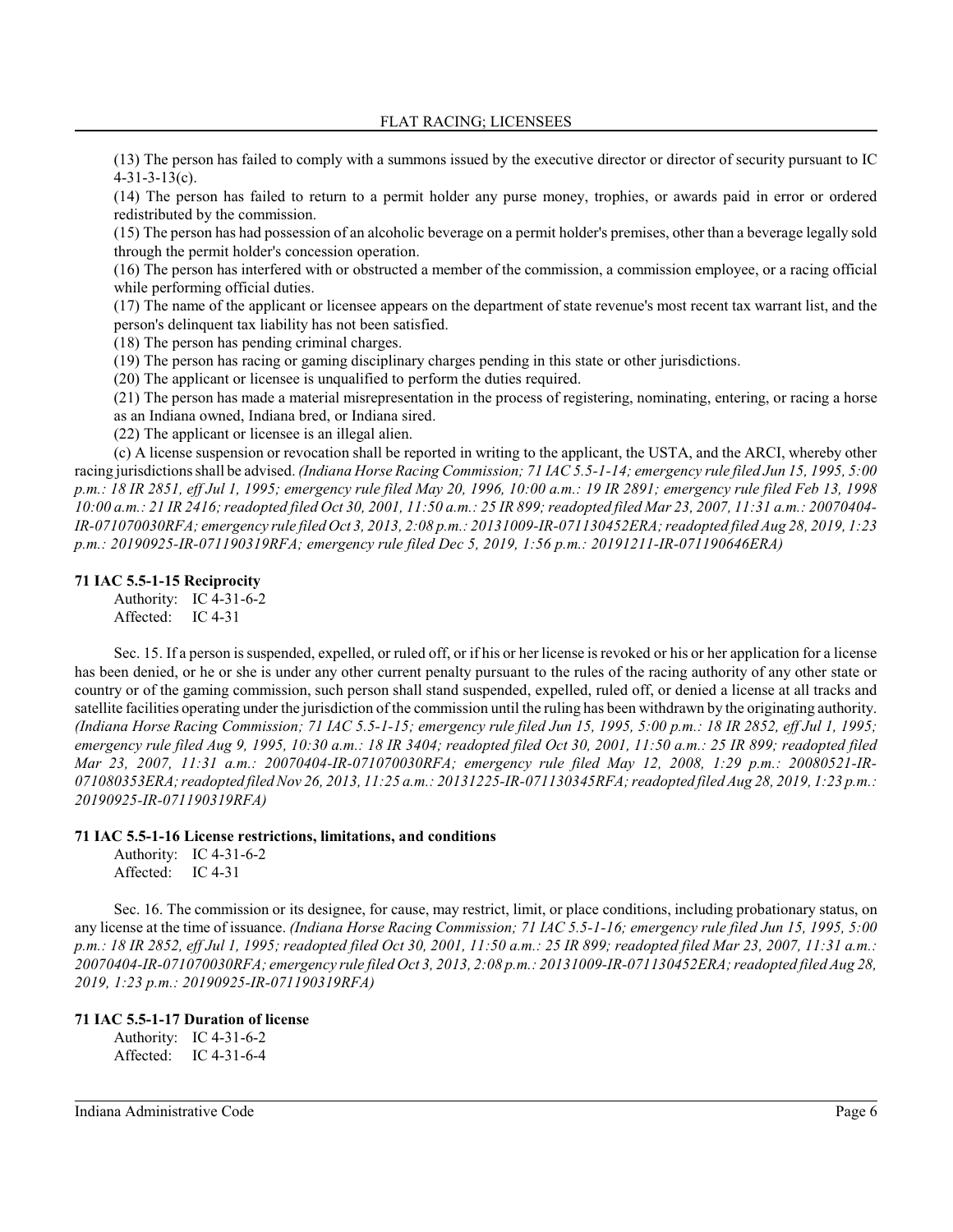Sec. 17. (a) A license is valid only under the condition that the licensee remains eligible to hold such license.

(b) Any license voluntarily surrendered to the commission by a licensee shall be rescinded. *(Indiana Horse Racing Commission; 71 IAC 5.5-1-17; emergency rule filed Jun 15, 1995, 5:00 p.m.: 18 IR 2852, eff Jul 1, 1995; readopted filed Oct 30, 2001, 11:50 a.m.: 25 IR 899; readopted filed Mar 23, 2007, 11:31 a.m.: 20070404-IR-071070030RFA; filed Nov 10, 2014, 2:07 p.m.: 20141210-IR-071140230FRA; emergency rule filed Apr 18, 2017, 12:54 p.m.: 20170426-IR-071170215ERA; readopted filed Aug 28, 2019, 1:23 p.m.: 20190925-IR-071190319RFA; emergency rule filed Dec 9, 2021, 2:22 p.m.: 20211215-IR-071210525ERA)*

#### **71 IAC 5.5-1-18 Changes in application information**

Authority: IC 4-31-6-2 Affected: IC 4-31

Sec. 18. During the period for which a license has been issued, the licensee shall report to the commission changes in information provided on the license application, including the following:

(1) Current legal name.

(2) Marital status.

(3) Permanent address.

(4) Pending criminal complaints.

(5) Criminal convictions.

(6) License suspensions of ten (10) days or more.

(7) License revocations or fines of five hundred dollars (\$500) or more in other jurisdictions.

(8) Racing related disciplinary charges pending in other jurisdictions.

Such information shall be upon the appropriate commission form, signed by the licensee, and filed at the commission offices within ten (10) days of change. *(Indiana Horse Racing Commission; 71 IAC 5.5-1-18; emergency rule filed Jun 15, 1995, 5:00 p.m.: 18 IR 2852, eff Jul 1, 1995; readopted filed Oct 30, 2001, 11:50 a.m.: 25 IR 899;readopted filed Mar 23, 2007, 11:31 a.m.: 20070404- IR-071070030RFA; emergency rule filed Oct 3, 2013, 2:08 p.m.: 20131009-IR-071130452ERA; readopted filed Aug 28, 2019, 1:23 p.m.: 20190925-IR-071190319RFA)*

# **71 IAC 5.5-1-19 Temporary licenses** *(Repealed)*

Sec. 19. *(Repealed by Indiana Horse Racing Commission; emergency rule filed Mar 23, 2010, 1:27 p.m.: 20100331-IR-071100170ERA)*

# **71 IAC 5.5-1-20 More than one license**

Authority: IC 4-31-6-2 Affected: IC 4-31

Sec. 20. More than one (1) license to participate in horse racing may be granted to a person except when prohibited by these rules due to a potential conflict of interest. *(Indiana Horse Racing Commission; 71 IAC 5.5-1-20; emergency rule filed Jun 15, 1995, 5:00 p.m.: 18 IR 2853, eff Jul 1, 1995; readopted filed Oct 30, 2001, 11:50 a.m.: 25 IR 899; readopted filed Mar 23, 2007, 11:31 a.m.: 20070404-IR-071070030RFA; readopted filed Nov 26, 2013, 11:25 a.m.: 20131225-IR-071130345RFA; readopted filed Aug 28, 2019, 1:23 p.m.: 20190925-IR-071190319RFA)*

# **71 IAC 5.5-1-21 Conflict of interest**

Authority: IC 4-31-3-9 Affected: IC 4-31

Sec. 21. (a) The commission or its designee shall refuse, deny, suspend, or revoke the license of a person whose spouse holds a license and which the commission or stewards find to be a conflict of interest.

(b) A commissioner, commission employee, or racing official shall not be an owner of a horse and shall not accept breeder awards at a race meeting where they have jurisdiction.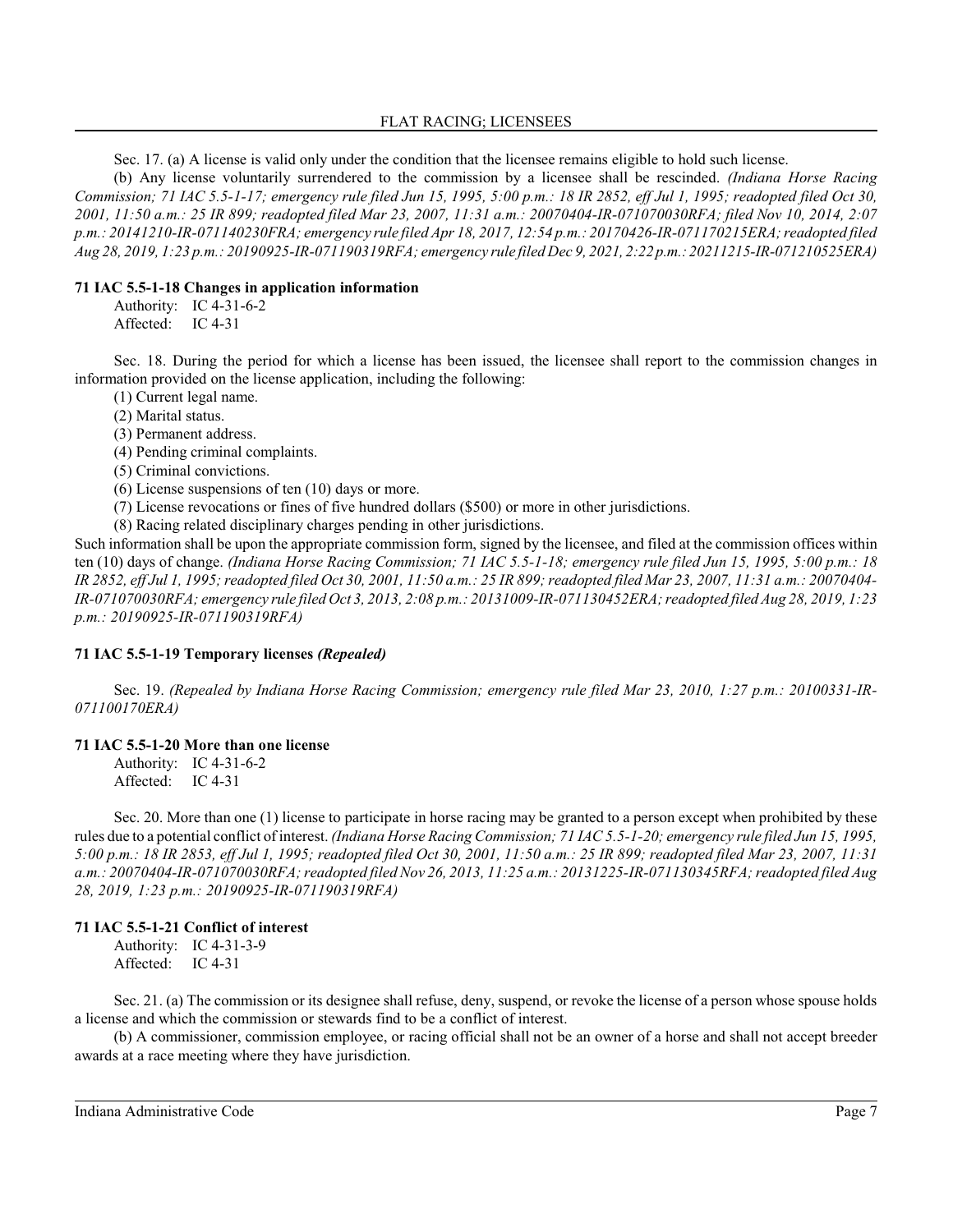(c) A racing official who is an owner of either the sire or dam of a horse entered to race shall not act as an official with respect to that race.

(d) A person who is licensed as an owner, trainer, or assistant trainer, or has any financial interest in a horse registered for racing at a race meeting in this jurisdiction, shall not be employed or licensed at that race meeting as any of the following:

(1) Racing official.

(2) Assistant starter.

(3) Practicing veterinarian.

(4) Veterinary helper.

(5) Officer or managing employee.

(6) Track maintenance supervisor or employee.

(7) Outrider.

(8) Race track security employee.

(9) Horseshoer.

(10) Photo finish operator.

(11) Horsemen's bookkeeper.

(12) Racing chemist.

(13) Testing laboratory employee.

(14) Valet.

(15) Massage therapist.

(e) Veterinary helpers shall not be licensed in any other capacity that allows access to the stable area. *(Indiana Horse Racing Commission; 71 IAC 5.5-1-21; emergency rule filed Jun 15, 1995, 5:00 p.m.: 18 IR 2853, eff Jul 1, 1995; readopted filed Oct 30, 2001, 11:50 a.m.: 25 IR 899; emergency rule filed Mar 10, 2006, 11:00 a.m.: 29 IR 2213; readopted filed Mar 23, 2007, 11:31 a.m.: 20070404-IR-071070030RFA; readopted filed Nov 26, 2013, 11:25 a.m.: 20131225-IR-071130345RFA; readopted filed Aug 28, 2019, 1:23 p.m.: 20190925-IR-071190319RFA; emergency rule filed Dec 5, 2019, 1:56 p.m.: 20191211-IR-071190646ERA; emergency rule filed Mar 3, 2022, 3:55 p.m.: 20220316-IR-071220070ERA)*

# **71 IAC 5.5-1-22 License presentation**

Authority: IC 4-31-6-2 Affected: IC 4-31

Sec. 22. (a) All licensees shall carry on their person at all times within the enclosure their assigned commission license (photo identification badge).

(b) A person shall present an appropriate license to enter a restricted area.

(c) The stewards may require visible display of a license in a restricted area.

(d) A license may only be used by the person to whom it is issued. *(Indiana Horse Racing Commission; 71 IAC 5.5-1-22; emergency rule filed Jun 15, 1995, 5:00 p.m.: 18 IR 2853, eff Jul 1, 1995; readopted filed Oct 30, 2001, 11:50 a.m.: 25 IR 899; readopted filed Mar 23, 2007, 11:31 a.m.: 20070404-IR-071070030RFA; readopted filed Nov 26, 2013, 11:25 a.m.: 20131225-IR-071130345RFA; readopted filed Aug 28, 2019, 1:23 p.m.: 20190925-IR-071190319RFA)*

# **71 IAC 5.5-1-23 Visitor's pass**

Authority: IC 4-31-6-2 Affected: IC 4-31

Sec. 23. Stewards or track security, with the stewards' approval, may authorize unlicensed persons temporary access to restricted areas. Such persons shall be identified and their purpose and credentials verified and approved by the stewards. Such authorization or credential may only be used by the person to whom it is issued. *(Indiana Horse Racing Commission; 71 IAC 5.5-1- 23; emergency rule filed Jun 15, 1995, 5:00 p.m.: 18 IR 2853, eff Jul 1, 1995; readopted filed Oct 30, 2001, 11:50 a.m.: 25 IR 899; readopted filed Mar 23, 2007, 11:31 a.m.: 20070404-IR-071070030RFA; readopted filed Nov 26, 2013, 11:25 a.m.: 20131225-IR-071130345RFA; readopted filed Aug 28, 2019, 1:23 p.m.: 20190925-IR-071190319RFA; emergency rule filed Jun 1, 2020, 1:57 p.m.: 20200610-IR-071200295ERA)*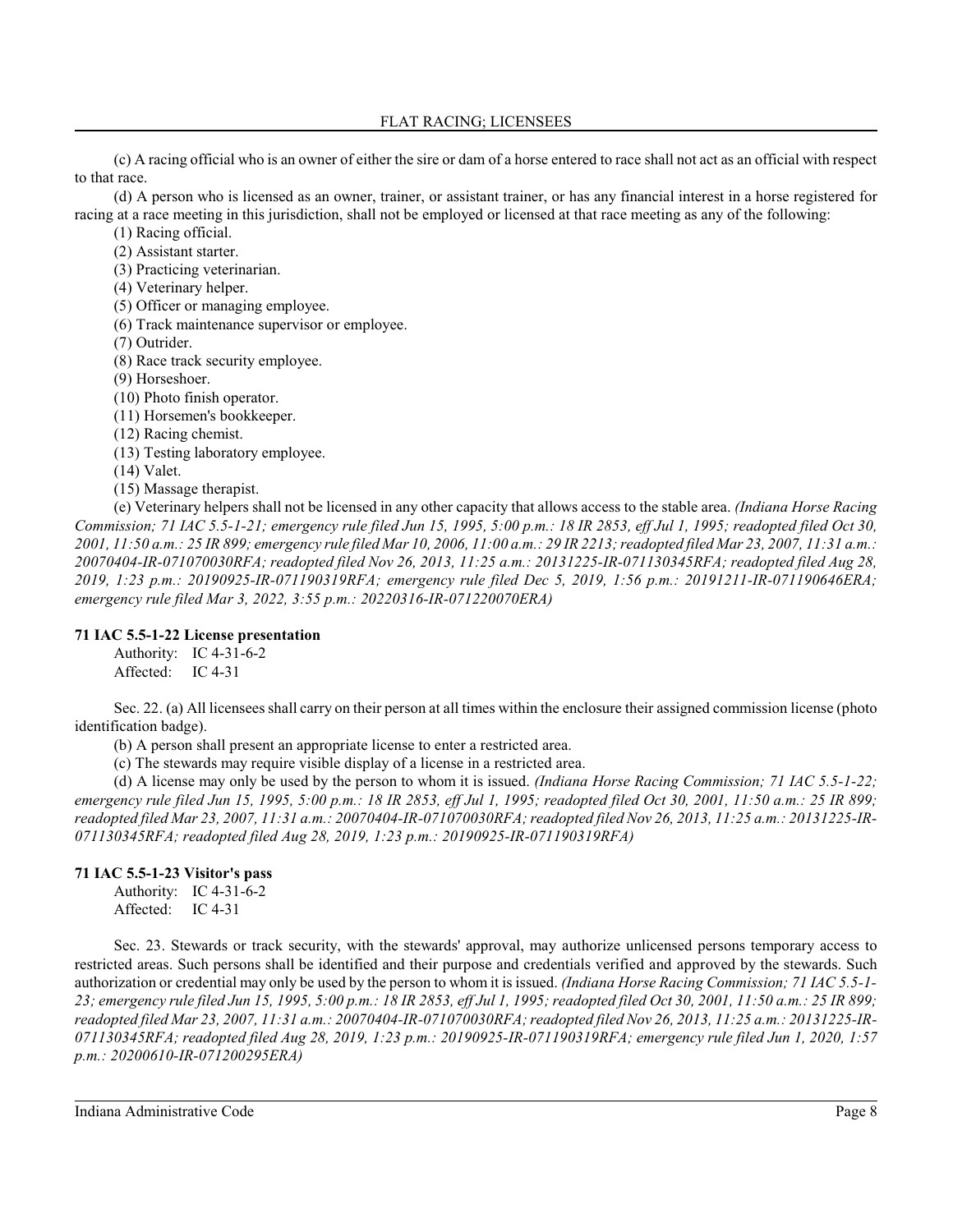#### **71 IAC 5.5-1-24 Credentials property of commission**

Authority: IC 4-31-6-2 Affected: IC 4-31

Sec. 24. Licensee credentials (photo identification badge) are the property of the commission and must be surrendered to the executive director, stewards, commission director of security, or their designee upon request. *(Indiana Horse Racing Commission; 71 IAC 5.5-1-24; emergency rule filed Jun 15, 1995, 5:00 p.m.: 18 IR 2853, eff Jul 1, 1995; readopted filed Oct 30, 2001, 11:50 a.m.: 25 IR 899; readopted filed Mar 23, 2007, 11:31 a.m.: 20070404-IR-071070030RFA; readopted filed Nov 26, 2013, 11:25 a.m.: 20131225-IR-071130345RFA; readopted filed Aug 28, 2019, 1:23 p.m.: 20190925-IR-071190319RFA)*

# **71 IAC 5.5-1-25 Safety helmets**

Authority: IC 4-31-6-2 Affected: IC 4-31

Sec. 25. (a) Any person mounted on a horse or stable pony on association grounds shall wear a properly secured safety helmet at all times. Additionally, all members of the starting gate crew shall adhere to this section at all times while performing their duties or handling a horse. For the purpose of this section, a member of the starting crew means any person licensed as an assistant starter or any person who handles a horse in the starting gate. The helmet shall comply with one (1) of the following minimum safety standards or later revisions:

(1) American Society for Testing and Materials (ASTM 1163).

- (2) European Standards (EN-1384 or PAS-015 or VG1).
- (3) Australian/New Zealand Standards (AS/NZ 3838 or ARB HS 2012).
- (4) Snell Equestrian Standard 2001.

(b) The licensee is responsible for providing sufficient evidence that his/her helmet meets a standard as listed in subsection (a). A safety helmet shall not be altered in any manner nor shall the product marking be removed or defaced. *(Indiana Horse Racing Commission; 71 IAC 5.5-1-25; emergency rule filed Jun 15, 1995, 5:00 p.m.: 18 IR 2853, eff Jul 1, 1995; readopted filed Oct 30, 2001, 11:50 a.m.: 25 IR 899; emergency rule filed Mar 20, 2007, 1:43 p.m.: 20070404-IR-071070198ERA, eff Mar 16, 2007 [IC 4-22-2-37.1 establishes the effectiveness of an emergency rule upon filing with the Publisher. LSA Document #07-198(E) was filed with the Publisher March 20, 2007.]; readopted filed Mar 23, 2007, 11:31 a.m.: 20070404-IR-071070030RFA; emergency rule filed Mar 19, 2009, 11:07 a.m.: 20090401-IR-071090195ERA, eff Mar 12, 2009 [IC 4-22-2-37.1 establishes the effectiveness of an emergency rule upon filing with the Publisher. LSA Document #09-195(E)was filed with the Publisher March 19, 2009.]; readopted filed Nov 26, 2013, 11:25 a.m.: 20131225-IR-071130345RFA; readopted filed Aug 28, 2019, 1:23 p.m.: 20190925-IR-071190319RFA; emergency rule filed Mar 2, 2021, 3:10 p.m.: 20210310-IR-071210076ERA)*

#### **71 IAC 5.5-1-26 Safety vest**

Authority: IC 4-31-6-2 Affected: IC 4-31

Sec. 26. Any person mounted on a horse or stable pony on the association grounds shall wear a properly-secured safety vest at all times. Additionally, all members of the starting gate crew shall also adhere to this section at all times while performing their duties or handling a horse. For the purpose of this section, a member of the starting gate crew means any person licensed as an assistant starter or any person who handles a horse at the starting gate. The safety vest shall comply with one (1) of the following minimum standards or later revisions:

(1) British Equestrian Trade Association (BETA): 2000 Level 1.

(2) Euro Norm (EN) 13158:2000 Level 1.

(3) American Society for Testing and Materials (ASTM) F2681-08 or F1937.

(4) Shoe and Allied Trade Research Association (SATRA) Jockey Vest Document M6 Issue 3.

(5) Australian Racing Board (ARB) Standard 1.1998.

A safety vest shall not be altered in any manner nor shall the product marking be removed or defaced. The licensee is responsible for providing sufficient evidence that his or her safety vest meets one (1) of the standards in this section. *(Indiana Horse Racing*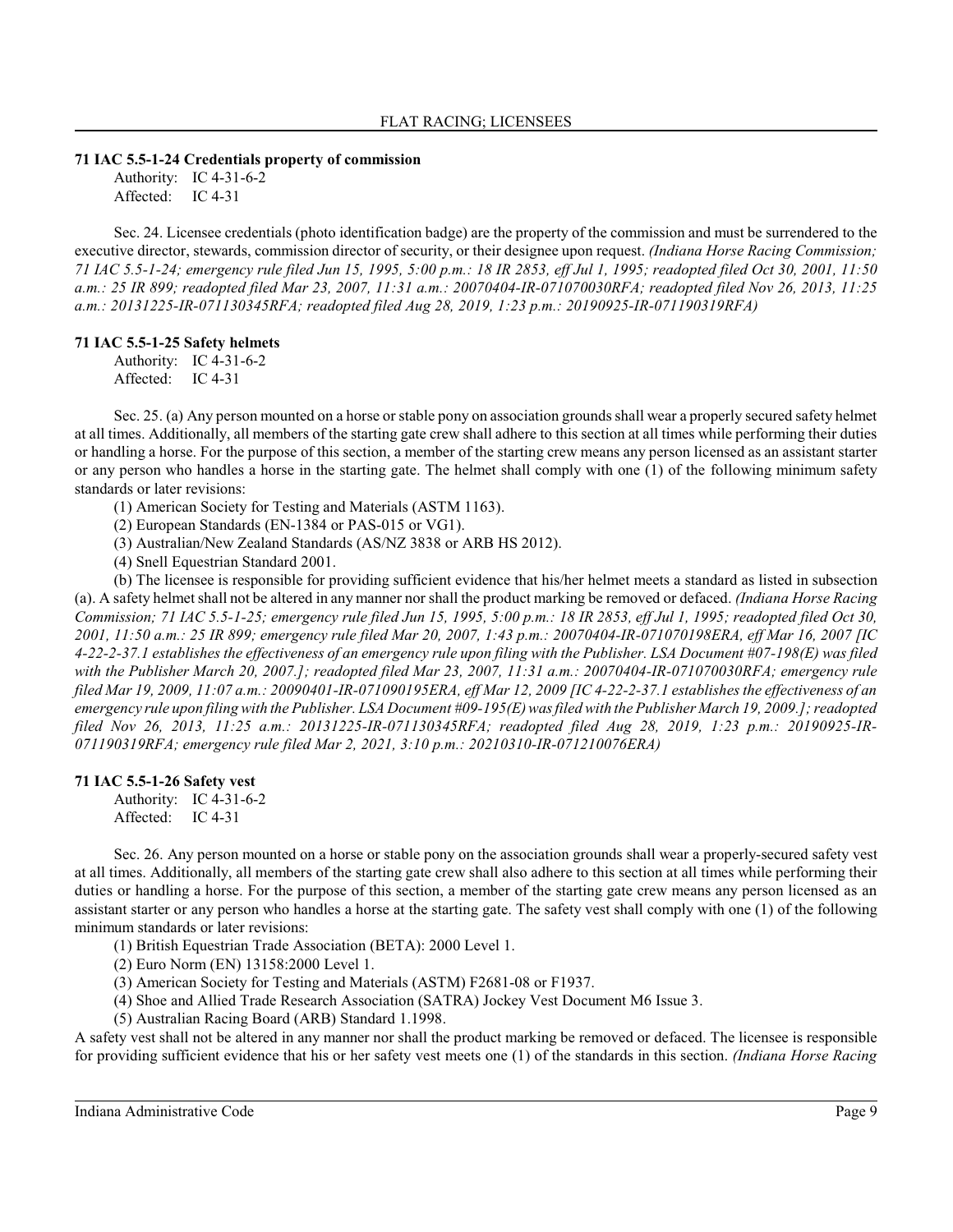*Commission; 71 IAC 5.5-1-26; emergency rule filed Jun 15, 1995, 5:00 p.m.: 18 IR 2854, eff Jul 1, 1995; readopted filed Oct 30, 2001, 11:50 a.m.: 25 IR 899; readopted filed Mar 23, 2007, 11:31 a.m.: 20070404-IR-071070030RFA; emergency rule filed Jul 19, 2010, 12:22 p.m.: 20100728-IR-071100480ERA; readopted filed Nov 26, 2013, 11:25 a.m.: 20131225-IR-071130345RFA; readopted filed Aug 28, 2019, 1:23 p.m.: 20190925-IR-071190319RFA; emergency rule filed Mar 2, 2021, 3:10 p.m.: 20210310-IR-071210076ERA)*

### **71 IAC 5.5-1-27 Knowledge of rules**

Authority: IC 4-31-6-2 Affected: IC 4-31

Sec. 27. (a) A licensee shall be knowledgeable of these rules and, by acceptance of the license, agrees to abide by these rules. (b) A licensee shall report to track security or the stewards any knowledge the licensee has that a violation of these rules has occurred or may occur. *(Indiana Horse Racing Commission; 71 IAC 5.5-1-27; emergency rule filed Jun 15, 1995, 5:00 p.m.: 18 IR* 2854, eff Jul 1, 1995; readopted filed Oct 30, 2001, 11:50 a.m.: 25 IR 899; readopted filed Mar 23, 2007, 11:31 a.m.: 20070404-IR-*071070030RFA; filed Nov 10, 2014, 2:07 p.m.: 20141210-IR-071140230FRA; readopted filed Aug 28, 2019, 1:23 p.m.: 20190925- IR-071190319RFA)*

#### **71 IAC 5.5-1-28 Cooperation with investigations**

Authority: IC 4-31-6-2 Affected: IC 4-31

Sec. 28. (a) All licensees shall cooperate fully with all investigations and inquiries made by commission representatives or association security, or both.

(b) All licensees shall obey instructions from commission representatives or association security, or both. *(Indiana Horse Racing Commission; 71 IAC 5.5-1-28; emergency rule filed Jun 15, 1995, 5:00 p.m.: 18 IR 2854, eff Jul 1, 1995; readopted filed Oct 30, 2001, 11:50 a.m.: 25 IR 899;readopted filed Mar 23, 2007, 11:31 a.m.: 20070404-IR-071070030RFA; readopted filed Nov 26, 2013, 11:25 a.m.: 20131225-IR-071130345RFA; readopted filed Aug 28, 2019, 1:23 p.m.: 20190925-IR-071190319RFA)*

# **71 IAC 5.5-1-29 Reporting known or suspected irregularities and rule violations**

Authority: IC 4-31-3-9 Affected: IC 4-31

Sec. 29. All licensees shall report any known or suspected irregularities, any violation of the rules of the commission, or any wrongdoings by any person immediately to the commission and cooperate in subsequent investigations. *(Indiana Horse Racing Commission; 71 IAC 5.5-1-29; emergency rule filed Feb 13, 1998 10:00 a.m.: 21 IR 2417; readopted filed Oct 30, 2001, 11:50 a.m.: 25 IR 899; readopted filed Mar 23, 2007, 11:31 a.m.: 20070404-IR-071070030RFA; readopted filed Nov 26, 2013, 11:25 a.m.: 20131225-IR-071130345RFA; readopted filed Aug 28, 2019, 1:23 p.m.: 20190925-IR-071190319RFA)*

# **71 IAC 5.5-1-30 Review of horse transfers**

Authority: IC 4-31-3-9 Affected: IC 4-31-13

Sec. 30. (a) The executive director or the stewards may refuse the license of an owner, require the horse or horses at issue to be stabled on the grounds of the association, place a horse on the stewards list if the seller is suspended, barred, has had their license refused, or is otherwise unlicensable. In making such a determination, the executive director or stewards may consider any information that they deem relevant including, but not limited to, the following:

(1) Whether the buyer is a spouse, member of the immediate family, assistant, employee, business associate, or member of the seller's household.

(2) Whether the seller could have contact with or access to the horse or horses in question after transfer.

(3) Whether the sale occurred within the previous sixty (60) days.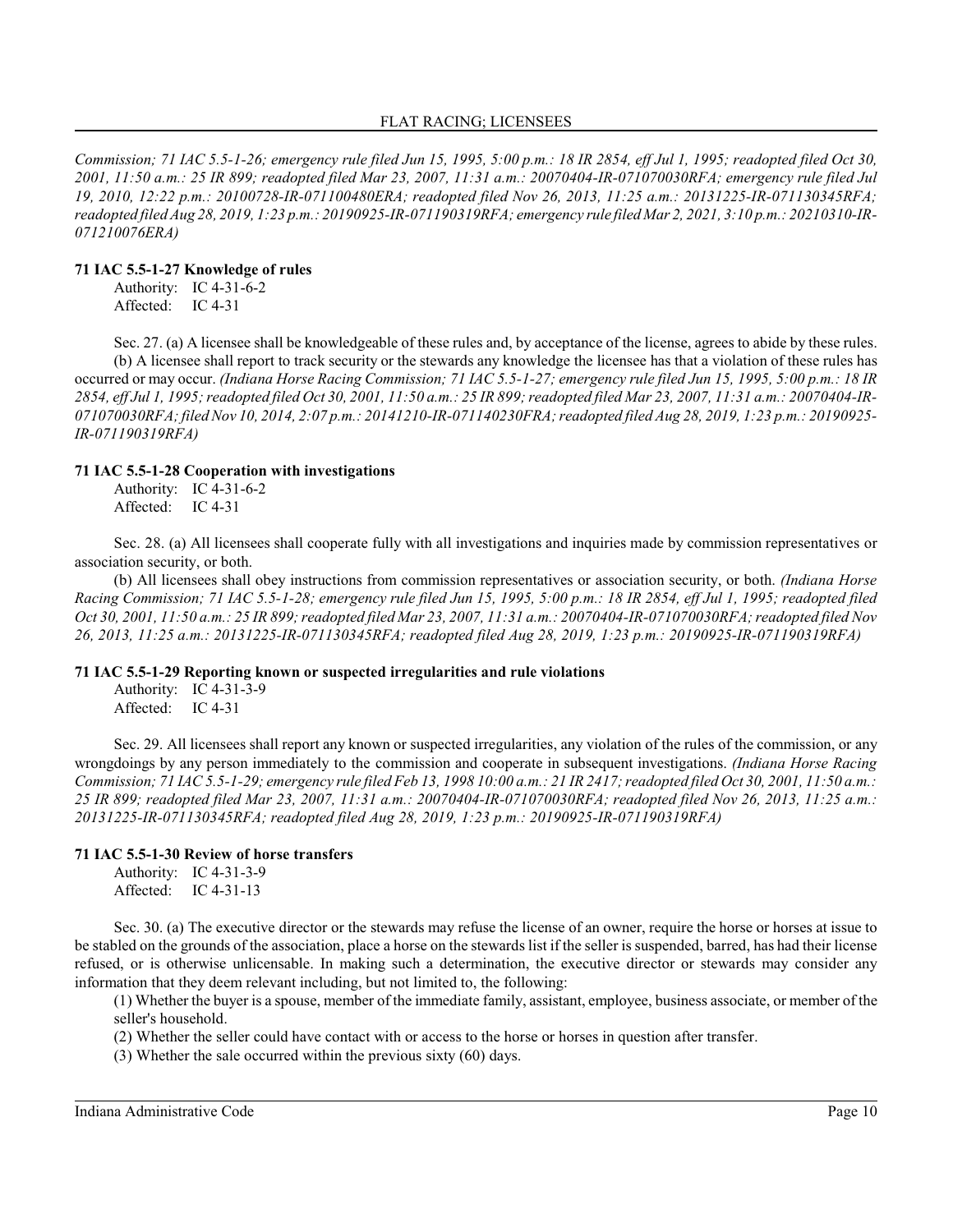(b) Upon claim, sale, or any transfer of ownership, if the foal certificate is not otherwise on file with the racing office, the previous owner shall present the foal certificate to the racing secretary within seventy-two (72) hours of the change of ownership. *(Indiana Horse RacingCommission; 71 IAC 5.5-1-30; emergency rule filed Mar 20, 2007, 1:43 p.m.: 20070404-IR-071070198ERA, eff Mar 16, 2007 [IC 4-22-2-37.1 establishes the effectiveness of an emergency rule upon filing with the Publisher. LSA Document #07-198(E) was filed with the Publisher March 20, 2007.]; readopted filed Mar 23, 2007, 11:31 a.m.: 20070404-IR-071070030RFA; readopted filed Nov 26, 2013, 11:25 a.m.: 20131225-IR-071130345RFA; readopted filed Aug 28, 2019, 1:23 p.m.: 20190925-IR-071190319RFA; emergency rule filed Mar 3, 2022, 3:55 p.m.: 20220316-IR-071220070ERA)*

#### **71 IAC 5.5-1-31 Review of trainer transfers**

Authority: IC 4-31-3-9 Affected: IC 4-31-13

Sec. 31. The executive director or the stewards may refuse the license of a trainer, require the horse(s) at issue to be stabled on the grounds of the association, and/or place a horse on the stewards list if the prior trainer has been suspended, barred, has had his or her license refused, or is otherwise unlicensable. In making such a determination, the executive director or stewards may consider any information that they deem relevant including, but not limited to, the following:

(1) Whether the trainer is a spouse, member of the immediate family, assistant, employee, or member of the prior trainer's household.

(2) Whether the prior trainer could have contact with or access to the horse(s) in question.

(3) Whether the trainer transfer occurred within the previous sixty (60) days.

*(Indiana Horse RacingCommission; 71 IAC 5.5-1-31; emergency rule filed Mar20, 2007, 1:43 p.m.: 20070404-IR-071070198ERA, eff Mar 16, 2007 [IC 4-22-2-37.1 establishes the effectiveness of an emergency rule upon filing with the Publisher. LSA Document #07-198(E) was filed with the Publisher March 20, 2007.]; readopted filed Mar 23, 2007, 11:31 a.m.: 20070404-IR-071070030RFA; readopted filed Nov 26, 2013, 11:25 a.m.: 20131225-IR-071130345RFA; readopted filed Aug 28, 2019, 1:23 p.m.: 20190925-IR-071190319RFA)*

# **Rule 2. Owners**

#### **71 IAC 5.5-2-1 Licensing requirements for owners**

Authority: IC 4-31-6-2 Affected: IC 4-31

Sec. 1. (a) Each person who has a five percent (5%) or more ownership or beneficial interest in a horse is required to be licensed. An applicant for an owner's license can be of any age.

(b) An applicant for an owner's license shall own or lease a horse that is:

(1) eligible to race; and

(2) registered with the racing secretary.

(c) If younger than eighteen (18) years of age, an applicant for an owner's license shall submit a notarized affidavit from his or her parent orlegal guardian stating that the parent or legal guardian assumes responsibility for the applicant's financial, contractual, and other obligations relating to the applicant's participation in racing. In addition, the parents or legal guardians of an applicant for an owner's license under the age of eighteen (18) must be licensed as an owner.

(d) If the commission or its designee has reason to doubt the financial responsibility of an applicant for an owner's license, the applicant may be required to complete a verified financial statement.

(e) Each licensed owner and trainer is responsible for disclosure to the commission or its designee of the true and entire ownership of each of his or her horses registered with the racing secretary. Any change in ownership of a horse registered with the racing secretary shall be approved by the stewards. Each owner shall comply with all licensing requirements.

(f) Each licensed owner is responsible for disclosure to the commission or its designee of the identity of the true and bona fide trainer of each of his or her horses registered with the racing secretary. Any change in the trainer of a horse registered with the racing secretary shall be approved by the stewards. Each trainer shall comply with all licensing requirements.

(g) The commission or its designee may refuse, deny, suspend, or revoke an owner's license for the spouse, member of the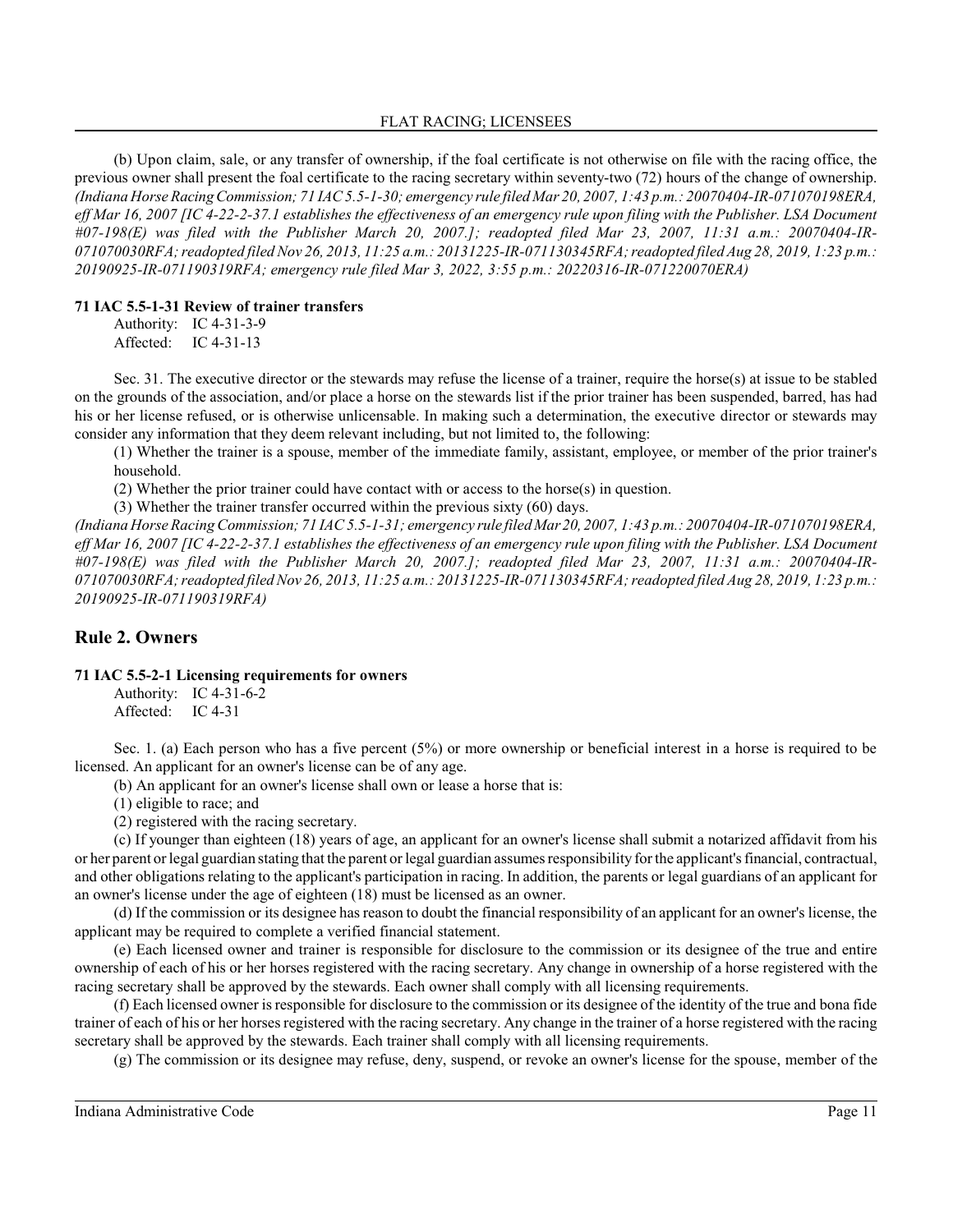immediate family, or household of a person ineligible to be licensed as an owner, unless there is a showing by clear and convincing evidence on the part of the applicant or licensed owner, and the commission determines that participation in racing will not permit a person to serve as a substitute for an ineligible person. To the extent the commission or its designee obtains information that raises a reasonable suspicion that any other person may be serving as a substitute for a person ineligible to be licensed as an owner, any horse whose ownership is in question may be placed on the stewards' list. In such event, any horse whose bona fide ownership is at issue is ineligible to race until such time that the issue is proven by the entrant of the horse by clear and convincing evidence in accordance with the provisions of 71 IAC 7.5-5-2. The transfer of a horse to circumvent the intent of a commission rule or ruling is prohibited.

(h) Each person licensed as an owner consents to the release of records or information required by these rules relating to the medication, care, and/or treatment of a horse by a veterinarian. Additionally, each owner waives and releases any claim that he or she might have against any veterinarian resulting from or in any way relating to the release of records or information to the commission pertaining to the medication, care, and/or treatment of a horse. This provision also serves as and provides a corresponding consent and waiver by and on behalf of the trainer of each of the owner's horses. *(Indiana Horse Racing Commission; 71 IAC 5.5-2-1; emergency rule filed Jun 15, 1995, 5:00 p.m.: 18 IR 2854, eff Jul 1, 1995; emergency rule filed Aug 9, 1995, 10:30 a.m.: 18 IR 3404; emergency rule filed Aug 23, 2001, 9:58 a.m.: 25 IR 119; readopted filed Oct 30, 2001, 11:50 a.m.: 25 IR 899; emergency rule filed Mar 10, 2006, 11:00 a.m.: 29 IR 2213; emergency rule filed Mar 20, 2007, 1:43 p.m.: 20070404-IR-071070198ERA, eff Mar 16, 2007 [IC 4-22-2-37.1 establishes the effectiveness of an emergency rule upon filing with the Publisher. LSA Document #07-198(E)was filed with the Publisher March 20, 2007.]; readopted filed Mar 23, 2007, 11:31 a.m.: 20070404-IR-071070030RFA; readopted filed Nov 26, 2013, 11:25 a.m.: 20131225-IR-071130345RFA; readopted filed Aug 28, 2019, 1:23 p.m.: 20190925-IR-071190319RFA)*

#### **71 IAC 5.5-2-2 Licensing requirements for multiple owners**

Authority: IC 4-31-6-2 Affected: IC 4-31

Sec. 2. (a) If the legal owner of any horse is:

(1) a partnership;

(2) a corporation;

(3) a syndicate; or

(4) any other association or entity;

each shareholder or partner shall be licensed as required in section 1 of this rule.

(b) Each partnership, corporation, syndicate, or other association or entity shall disclose to the commission all owners holding a five percent (5%) or greater beneficial interest, unless otherwise required by the commission.

(c) Each partnership, corporation, syndicate, or other association or entitywhich includes an owner with less than a five percent (5%) ownership or beneficial interest shall file with the commission an affidavit which attests that, to the best of their knowledge, every owner, regardless of their ownership or beneficial interest, is not presently ineligible for licensing or suspended in any racing jurisdiction.

(d) To obtain an owner's license, an owner with less than a five percent (5%) ownership or beneficial interest in a horse shall establish a bona fide need for the license and the issuance of such license shall be approved by the stewards.

(e) Application for joint ownership shall include a designation of a managing owner and a business address. Receipt of any correspondence, notice, or order at such address shall constitute official notice to all persons involved in the ownership of such horse.

(f) The written appointment of a managing owner or authorized agent shall be filed with the commission. *(Indiana Horse Racing Commission; 71 IAC 5.5-2-2; emergency rule filed Jun 15, 1995, 5:00 p.m.: 18 IR 2854, eff Jul 1, 1995; readopted filed Oct 30, 2001, 11:50 a.m.: 25 IR 899;readopted filed Mar 23, 2007, 11:31 a.m.: 20070404-IR-071070030RFA; readopted filed Nov 26, 2013, 11:25 a.m.: 20131225-IR-071130345RFA; readopted filed Aug 28, 2019, 1:23 p.m.: 20190925-IR-071190319RFA)*

# **71 IAC 5.5-2-3 Lease agreements**

Authority: IC 4-31-6-2 Affected: IC 4-31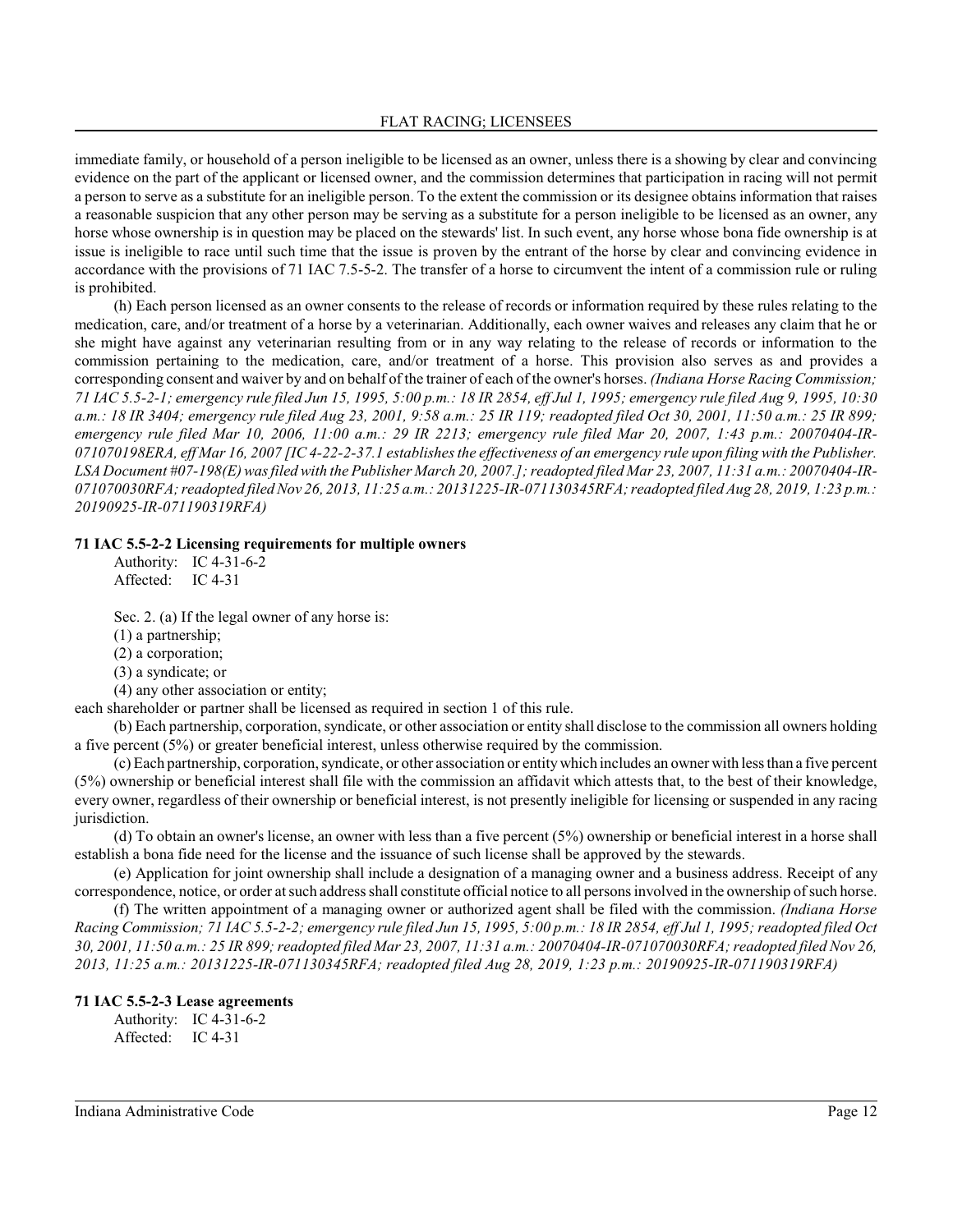Sec. 3. A horse may be raced under lease provided a completed breed registry or other lease formacceptable to the commission is attached to the certificate of registration and on file with the commission. The lessor and lessee shall be licensed as horse owners. *(Indiana Horse Racing Commission; 71 IAC 5.5-2-3; emergency rule filed Jun 15, 1995, 5:00 p.m.: 18 IR 2855, eff Jul 1, 1995; readopted filed Oct 30, 2001, 11:50 a.m.: 25 IR 899; readopted filed Mar 23, 2007, 11:31 a.m.: 20070404-IR-071070030RFA; readopted filed Nov 26, 2013, 11:25 a.m.: 20131225-IR-071130345RFA; readopted filed Aug 28, 2019, 1:23 p.m.: 20190925-IR-071190319RFA)*

# **71 IAC 5.5-2-4 Stable name registration**

Authority: IC 4-31-6-2 Affected: IC 4-31

Sec. 4. (a) Licensed owners and lessees may adopt a stable name subject to the approval of the commission.

(b) The applicant shall identify all persons using the stable name. Changes shall be reported immediately to the commission.

(c) A person who has registered a stable name may cancel it upon written notice to the commission.

(d) The stable name and the name of the owner shall be published in the program.

(e) All persons using a stable name shall comply with all rules regarding licensing of owners.

(f) In the event one (1) of the owners or persons listed in a registered stable is suspended, all horses shall be included. *(Indiana Horse Racing Commission; 71 IAC 5.5-2-4; emergency rule filed Jun 15, 1995, 5:00 p.m.: 18 IR 2855, eff Jul 1, 1995; readopted filed Oct 30, 2001, 11:50 a.m.: 25 IR 899;readopted filed Mar 23, 2007, 11:31 a.m.: 20070404-IR-071070030RFA; readopted filed Nov 26, 2013, 11:25 a.m.: 20131225-IR-071130345RFA; readopted filed Aug 28, 2019, 1:23 p.m.: 20190925-IR-071190319RFA)*

#### **71 IAC 5.5-2-5 Racing colors**

Authority: IC 4-31-6-2 Affected: IC 4-31

Sec. 5. (a) Owners or trainers shall provide racing colors which may be subject to the approval of the commission except at race tracks where colors are furnished by the association. Racing colors shall be registered with the racing secretary. The stewards may authorize a temporary substitution of racing colors when necessary.

(b) The racing colors to be worn by each jockey in a race shall be described in the program, and any change shall be announced to the public prior to the commencement of the race. *(Indiana Horse Racing Commission; 71 IAC 5.5-2-5; emergency rule filed Jun 15, 1995, 5:00 p.m.: 18 IR 2855, eff Jul 1, 1995; readopted filed Oct 30, 2001, 11:50 a.m.: 25 IR 899;readopted filed Mar 23, 2007, 11:31 a.m.: 20070404-IR-071070030RFA; readopted filed Nov 26, 2013, 11:25 a.m.: 20131225-IR-071130345RFA; readopted filed Aug 28, 2019, 1:23 p.m.: 20190925-IR-071190319RFA)*

#### **71 IAC 5.5-2-6 Owner – positive tests**

Authority: IC 4-31-6-2; IC 4-31-13-1 Affected: IC 4-31-6-6

Sec. 6. (a) Owner(s) of horses testing positive on more than one (1) occasion within the preceding five (5) years for a prohibited substance other than phenylbutazone, flunixin, or ketoprofen, may, at the discretion of the executive director or the stewards, be required to stable all horses participating in a race meet upon the grounds of the association and/or be required to place all horses in the detention barn on the day before and/or the day of its scheduled race. A positive test under thissection shall include violations in Indiana and in other jurisdictions.

(b) Special consideration shall be given to positive tests for Class 1, 2, or 3 drugs as listed in the Association of Racing Commissioners International's Uniform Classification Guidelines of Foreign Substances, as revised by the ARCI in 2014 and any other subsequent revision effective after said date, which are incorporated by reference herein, copies of which are available at the commission office. Special consideration shall also be given to TC02 violations, blood gas violations, and to findings of any drug, medication, or foreign substance administered within twenty-four (24) hours of a horse's scheduled race. *(Indiana Horse Racing Commission; 71 IAC 5.5-2-6; emergency rule filed Mar 20, 2007, 1:43 p.m.: 20070404-IR-071070198ERA, eff Mar 16, 2007 [IC 4-22-2-37.1 establishes the effectiveness of an emergency rule upon filing with the Publisher. LSA Document #07-198(E) was filed*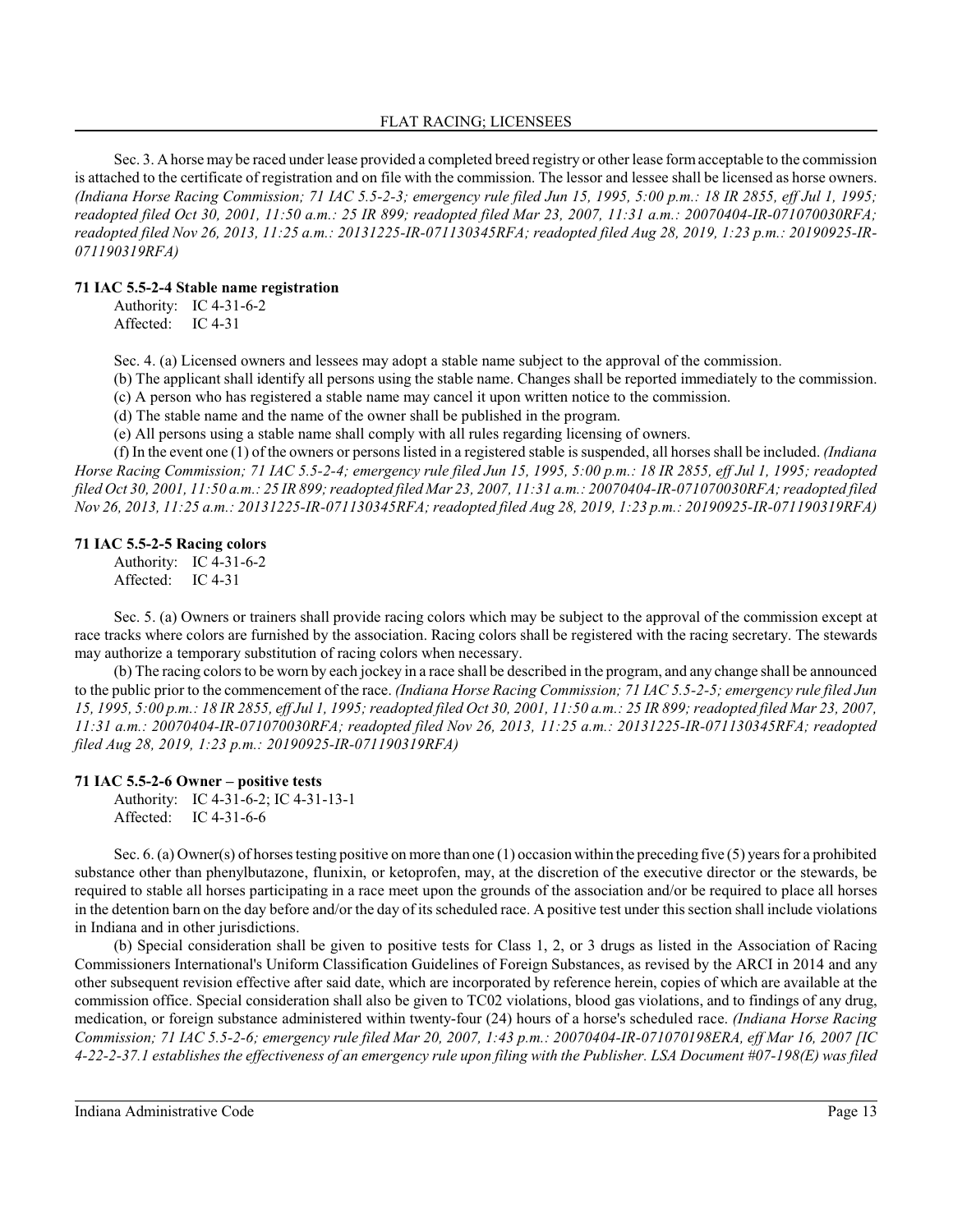*with the Publisher March 20, 2007.]; readopted filed Mar 23, 2007, 11:31 a.m.: 20070404-IR-071070030RFA; filed Nov 10, 2014, 2:07 p.m.: 20141210-IR-071140230FRA; readopted filed Aug 28, 2019, 1:23 p.m.: 20190925-IR-071190319RFA)*

# **Rule 3. Trainers**

# **71 IAC 5.5-3-1 Eligibility**

Authority: IC 4-31-6-2 Affected: IC 4-31

Sec. 1. (a) An applicant for a license as trainer or assistant trainer shall:

(1) be at least eighteen (18) years of age; and

(2) be qualified, as determined by the stewards or other commission designee, by reason of experience, background, and knowledge of racing.

(b) A trainer's license from another jurisdiction, having been issued within a prior period as determined by the commission, may be accepted as evidence of experience and qualifications. Evidence of qualifications may require passing one (1) or more of the following:

(1) A written examination.

(2) An interview or oral examination.

(3) A demonstration of practical skills in a barn test.

(c) An applicant not previously licensed as a trainer shall be required to pass a written or oral examination and a demonstration of practical skills, administered by the stewards, prior to being licensed as a trainer.

(d) Each licensed trainer is responsible for disclosure to the commission or its designee of the true and entire ownership of each of his or her horses registered with the racing secretary. Any change in ownership of a horse registered with the racing secretary shall be approved by the stewards. Each owner shall comply with all licensing requirements.

(e) Each licensed owner and trainer is responsible for disclosure to the commission or its designee of the true and bona fide trainer of each of his or her horses registered with the racing secretary. Any change in the trainer of a horse registered with the racing secretary shall be approved by the stewards. Each trainer shall comply with all licensing requirements.

(f) The commission may deny, suspend, or revoke a trainer's license for the spouse, member of the immediate family, or household of a person ineligible to be licensed as a trainer, unless there is a showing, by clear and convincing evidence, on the part of the licensed trainer, applicant, or licensed owner (and the commission determines) that participation in racing will not permit a person to serve as a substitute for an ineligible person. The transfer of a horse to a trainer who would circumvent the intent of a commission rule or ruling is prohibited.

(g) The commission's designee may refuse a trainer's license for the spouse, member of the immediate family, or household of a person ineligible to be licensed as a trainer, unless there is a showing, by clear and convincing evidence, on the part of the licensed trainer, applicant, or licensed owner (and the commission determines) that participation in racing will not permit a person to serve as a substitute for an ineligible person.

(h) To the extent the commission or its designee obtains information that raises a reasonable suspicion that any other person may be serving as a substitute for a person ineligible to be licensed as a trainer, any horse that the substitute is training may be placed on the stewards' list. In such event, any horse involving an issue of the true and bona fide trainer is ineligible to race until such time that the issue is proven by the entrant of the horse by clear and convincing evidence in accordance with the provisions of 71 IAC 7.5- 5-2. *(Indiana Horse Racing Commission; 71 IAC 5.5-3-1; emergency rule filed Jun 15, 1995, 5:00 p.m.: 18 IR 2855, eff Jul 1, 1995; readopted filed Oct 30, 2001, 11:50 a.m.: 25 IR 899; emergency rule filed Mar 20, 2007, 1:43 p.m.: 20070404-IR-071070198ERA, eff Mar 16, 2007 [IC 4-22-2-37.1 establishes the effectiveness of an emergency rule upon filing with the Publisher. LSA Document #07-198(E) was filed with the Publisher March 20, 2007.]; readopted filed Mar 23, 2007, 11:31 a.m.: 20070404-IR-071070030RFA; emergency rule filed Mar 23, 2010, 1:27 p.m.: 20100331-IR-071100170ERA; emergency rule filed Mar 8, 2012, 11:43 a.m.: 20120321-IR-071120117ERA; emergency rule filed Aug 20, 2013, 12:31 p.m.: 20130821-IR-071130404ERA; emergency rule filed Dec 23, 2013, 1:43 p.m.: 20140108-IR-071130567ERA; emergency rule filed Feb 25, 2014, 12:34 p.m.: 20140226-IR-071140063ERA; emergency rule filed Mar 16, 2015, 3:29 p.m.: 20150325-IR-071150071ERA; readopted filed Aug 28, 2019, 1:23 p.m.: 20190925-IR-071190319RFA)*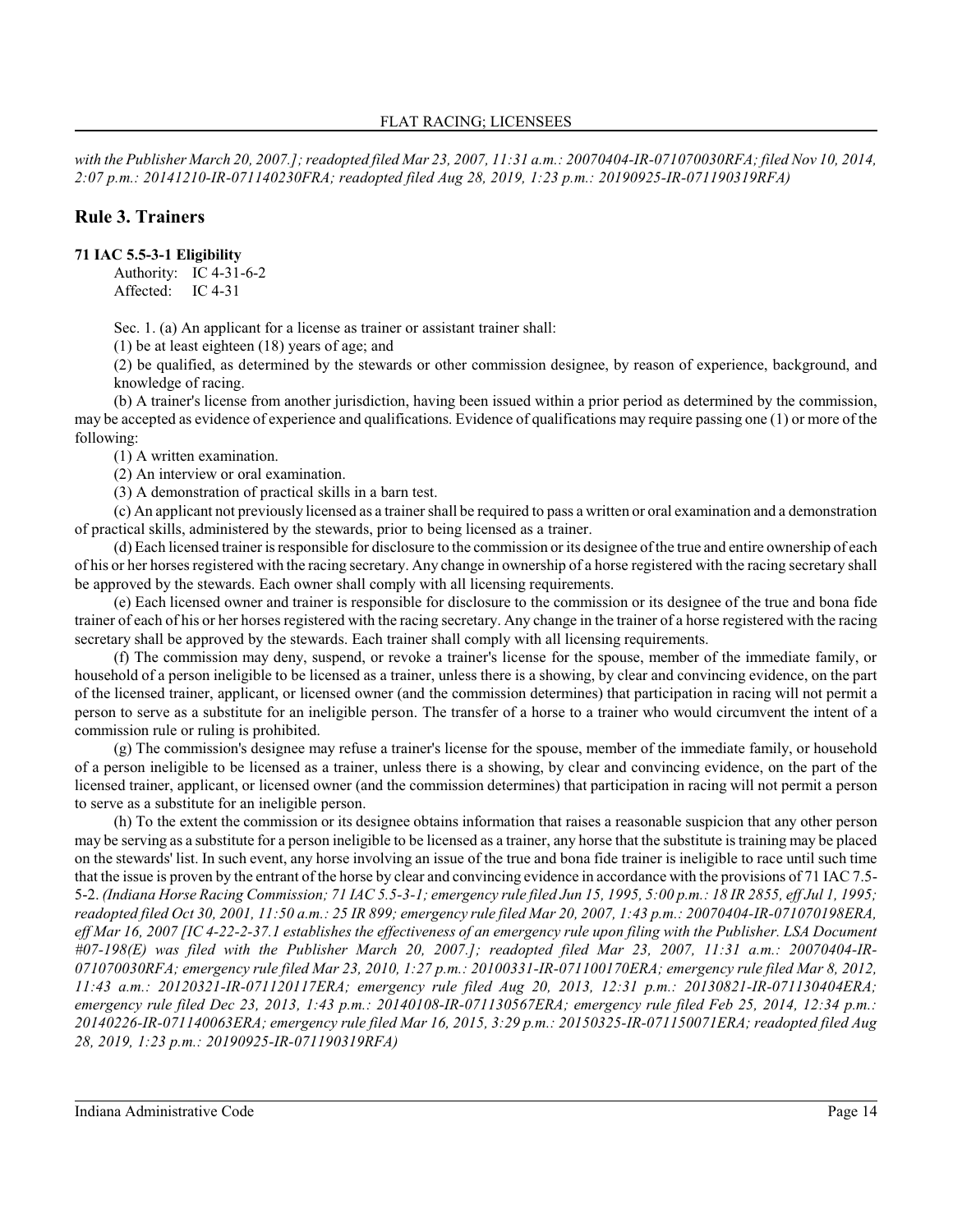### **71 IAC 5.5-3-2 Trainer responsibility**

Authority: IC 4-31-3-9 Affected: IC 4-31

Sec. 2. (a) The trainer is responsible for:

(1) the condition of horses he or she trains entered in an official workout or race; and

(2) the presence of any prohibited drug, medication, or other substance, including permitted medication in excess of the maximum allowable level, in horses he or she trains;

regardless of the acts of third parties. A positive test for a prohibited drug, medication, or substance, including permitted medication in excess of the maximum allowable level, as reported by a commission-approved laboratory, is prima facie evidence of a violation of this rule. In the absence of substantial evidence to the contrary, the trainer shall be responsible.

(b) A trainer shall prevent the administration of any drug or medication or other prohibited substance that may cause a violation of these rules.

(c) A trainer whose horse has been claimed remains responsible for the race in which the horse is claimed. *(Indiana Horse Racing Commission; 71 IAC 5.5-3-2; emergency rule filed Jun 15, 1995, 5:00 p.m.: 18 IR 2855, eff Jul 1, 1995; readopted filed Oct 30, 2001, 11:50 a.m.: 25 IR 899;readopted filed Mar 23, 2007, 11:31 a.m.: 20070404-IR-071070030RFA; readopted filed Nov 26, 2013, 11:25 a.m.: 20131225-IR-071130345RFA; readopted filed Aug 28, 2019, 1:23 p.m.: 20190925-IR-071190319RFA)*

#### **71 IAC 5.5-3-3 Other responsibilities**

Authority: IC 4-31-3-9 Affected: IC 4-31

Sec. 3. (a) A trainer is responsible for the following:

(1) The condition and contents of stalls, tack rooms, feed rooms, sleeping rooms, and other areas which have been assigned by the association.

(2) Maintaining the assigned stable area in a clean, neat, and sanitary condition at all times.

(3) Ensuring that fire prevention rules are strictly observed in the assigned stable area.

(4) Providing a list to the commission of the trainer's employees on association grounds and any other area under the jurisdiction of the commission. The list shall include each employee's:

(A) name;

(B) occupation;

(C) occupational license number.

The commission shall be notified by the trainer, in writing, within twenty-four (24) hours of any change.

(5) The proper identity, custody, care, health, condition, and safety of horses in the trainer's charge, including that outlined in 71 IAC 8.

(6) Disclosure of the true and entire ownership of each horse in the trainer's care, custody, or control. Any change in ownership shall be reported immediately to, and approved by, the stewards and recorded by the racing secretary.

(7) Training all horses owned wholly or in part by the trainer which are participating at the race meeting.

(8) Registering with the racing secretary each horse in the trainer's charge within twenty-four (24) hours of the horse's arrival on association grounds.

(9) Using the services of practicing veterinarians licensed by the commission to attend to horses that are on association grounds. No trainer shall permit a veterinarian whose license is suspended in any jurisdiction or who is excluded from the stable area of tracks under the jurisdiction of the commission to treat any horse, regardless of its location, that has or will be actively participating in racing in Indiana during a given calendar year.

(10) Immediately reporting the alteration of the sex of a horse in the trainer's care to the horse identifier and the racing secretary, whose office shall note such alteration on the certificate of registration.

(11) Promptly reporting to the racing secretary and the official veterinarian any horse on which a posterior digital neurectomy (heel denerving) has been performed and ensuring that such fact is designated on its certificate of registration.

(12) Promptly reporting to the stewards and the official veterinarian the serious illness of any horse in the trainer's charge.

(13) Promptly reporting the death of any horse in the trainer's care on association grounds to the stewards and the official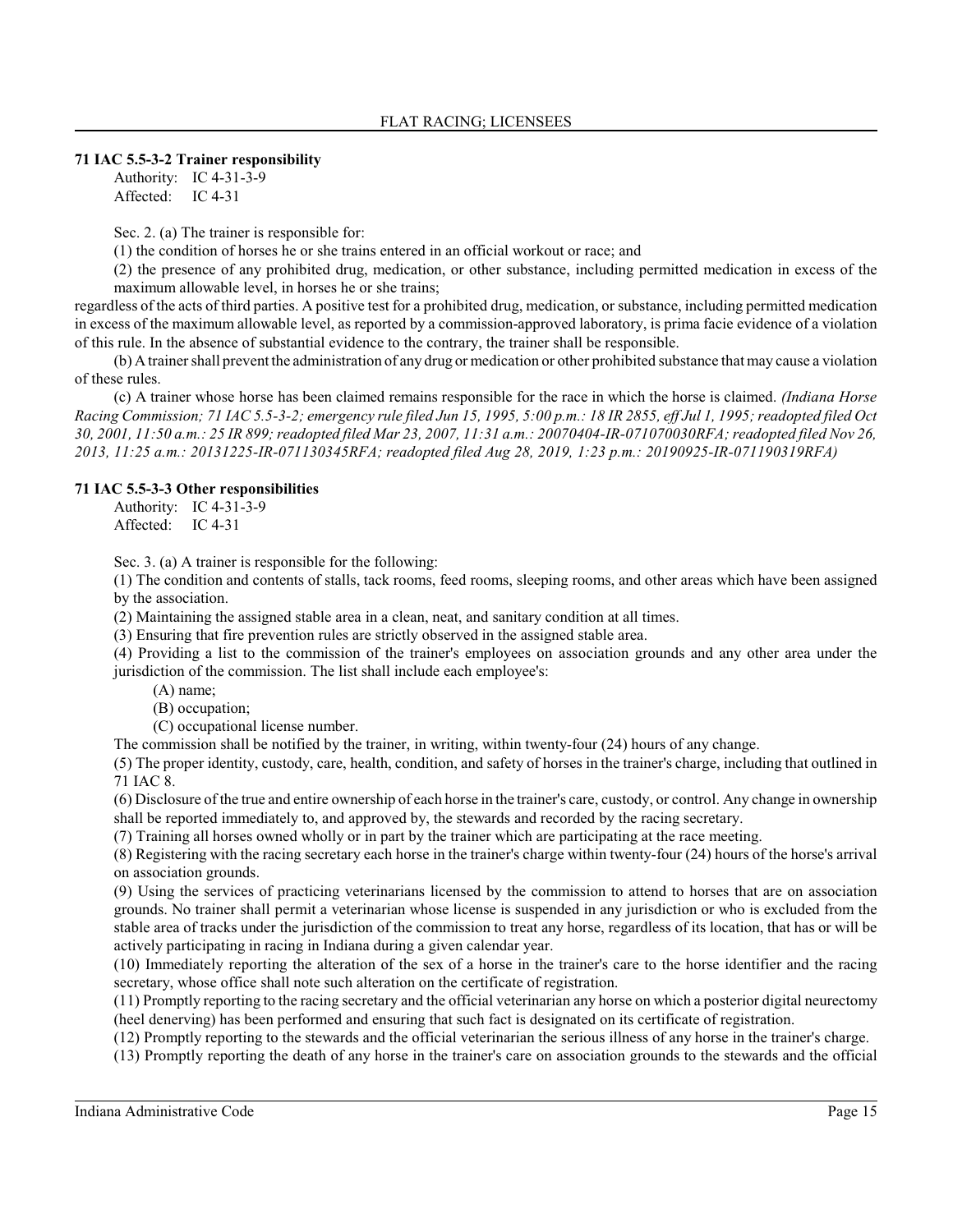veterinarian and compliance with 71 IAC 8.5-7 governing postmortem examinations.

(14) Maintaining a knowledge of the medication record and status of all horses in the trainer's care.

(15) Immediately reporting to the stewards and the official veterinarian if the trainer knows, or has cause to believe, that a horse in their custody, care, or control has received any prohibited drugs or medication.

(16) Representing an owner in making entries and scratches and in all other matters pertaining to racing.

(17) Horses entered as to eligibility.

(18) Ensuring the fitness of a horse to perform creditably.

(19) Ensuring that the trainer's horses are properly shod, bandaged, and equipped.

(20) Presenting the trainer's horse in the paddock at the appointed time before the race in which the horse is entered.

(21) Personally attending to the trainer's horses in the paddock unless excused by the stewards.

(22) Instructing the jockey to give their best effort during a race and that each horse shall be ridden to win.

(23) Attending the collection of a urine or blood sample fromthe horse in the trainer's charge or delegating a licensed employee or the owner of the horse to do so.

(24) Promptly notifying the owner of a horse of a positive test performed on their horse indicating levels in violation of 71 IAC 8.5.

(25) Notifying horse owners upon the revocation or suspension of the trainer's license.

(26) Guard and protect all horses in the trainer's care.

(27) Account for fees and services rendered on behalf of any horse in the trainer's care to the appropriate owner or owners.

(28) Determine the training regimen of all horses in his/her care.

(29) The licensure of owners and employees prior to participating on race day.

(30) Immediately notifying the stewards, or, in their absence, commission or track security, of any contact a practicing veterinarian or their helper has with a horse within twenty-four (24) hours of its scheduled race, except for the administration of furosemide in accordance with commission rules.

(b) Upon application by the owner, the stewards may approve the transfer of such horses to the care of another licensed trainer, and upon such approved transfer such horses may be entered to race.

(c) No trainer shall assign any of their duties or responsibilities to any person that is disqualified or ineligible to participate in racing or is not appropriately licensed.

(d) No trainer shall assume any of the above responsibilities for a horse not under their active care, custody, and supervision.

(e) No trainer shall practice their profession, except under their own name.

(f) No trainer shall train for another trainer licensed in the state of Indiana. *(Indiana Horse Racing Commission; 71 IAC 5.5-3- 3; emergency rule filed Jun 15, 1995, 5:00 p.m.: 18 IR 2856, eff Jul 1, 1995; emergency rule filed June 8, 1999, 9:30 a.m.: 22 IR 3121, eff May 26, 1999 [NOTE: IC 4-22-2-37.1 establishes the effectiveness of an emergency rule upon filing with the secretary of state. LSA Document #99-107(E) was filed with the secretary of state June 8, 1999.]; emergency rule filed Jun 22, 2000, 3:05 p.m.: 23 IR 2778; readopted filed Oct 30, 2001, 11:50 a.m.: 25 IR 899; emergency rule filed Jan 21, 2004, 2:30 p.m.: 27 IR 1914; emergency rule filed Mar 10, 2006, 11:00 a.m.: 29 IR 2214; errata filed Apr 10, 2006, 2:00 p.m.: 29 IR 2546; emergency rule filed Mar 20, 2007, 1:43 p.m.: 20070404-IR-071070198ERA, eff Mar 16, 2007 [IC 4-22-2-37.1 establishes the effectiveness of an emergency rule upon filing with the Publisher. LSA Document #07-198(E) was filed with the Publisher March 20, 2007.]; readopted filed Mar 23, 2007, 11:31 a.m.: 20070404-IR-071070030RFA; emergency rule filed Mar 19, 2009, 11:07 a.m.: 20090401-IR-071090195ERA, eff Mar 12, 2009 [IC 4-22-2-37.1 establishes the effectiveness of an emergency rule upon filing with the Publisher. LSA Document #09-195(E)was filed with the Publisher March 19, 2009.]; emergency rule filed Mar 23, 2010, 1:27 p.m.: 20100331- IR-071100170ERA; emergency rule filed Mar 3, 2011, 11:50 a.m.: 20110309-IR-071110100ERA; readopted filed Nov 26, 2013, 11:25 a.m.: 20131225-IR-071130345RFA; readopted filed Aug 28, 2019, 1:23 p.m.: 20190925-IR-071190319RFA; emergency rule filed Mar 3, 2022, 3:55 p.m.: 20220316-IR-071220070ERA)*

# **71 IAC 5.5-3-3.1 "In Today" responsibilities**

Authority: IC 4-31-3-9; IC 4-31-12-1; IC 4-31-13-4 Affected: IC 4-31

Sec. 3.1. (a) A trainer or his or her licensed designee shall be available to assist with the identification of his or her horse on the day of its scheduled race during the time period set forth in the track rules established by the association and approved by the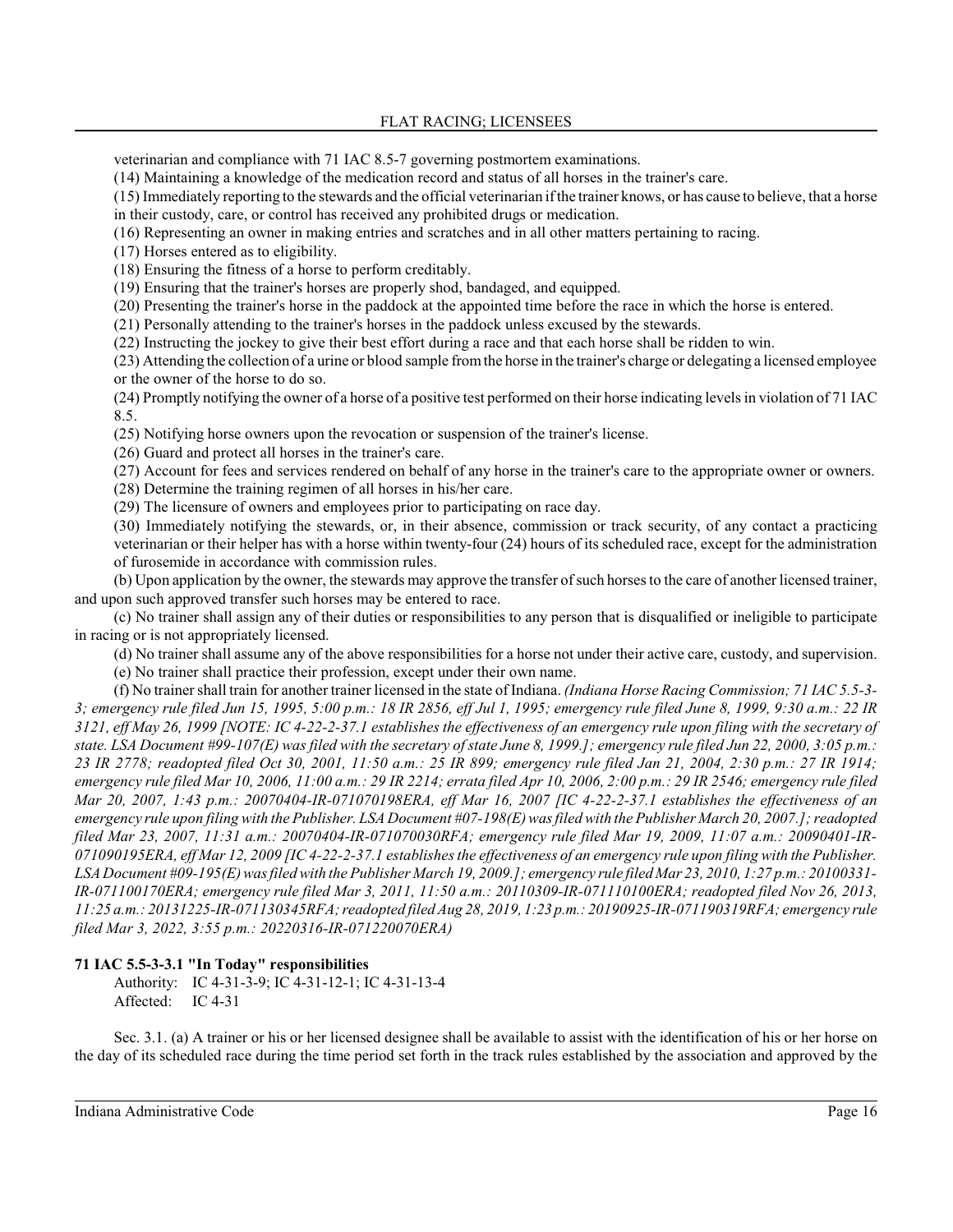commission or its executive director.

(b) A horse may not be moved to any other stall after the association employee identifiesthe horse the morning of its scheduled race.

(c) After the association employee identifies a horse the morning of its scheduled race, the horse may not be removed from its stall with the exception of walking, bathing, shoeing, training, or emergency situations. *(Indiana Horse Racing Commission; 71 IAC 5.5-3-3.1; emergency rule filed Mar 10, 2006, 11:00 a.m.: 29 IR 2215; emergency rule filed Apr 24, 2006, 11:11 a.m.: 29 IR 3033; readopted filed Mar 23, 2007, 11:31 a.m.: 20070404-IR-071070030RFA; readopted filed Nov 26, 2013, 11:25 a.m.: 20131225-IR-071130345RFA; readopted filed Aug 28, 2019, 1:23 p.m.: 20190925-IR-071190319RFA)*

#### **71 IAC 5.5-3-4 Restrictions on wagering**

Authority: IC 4-31-3-9 Affected: IC 4-31

Sec. 4. A trainer shall only be allowed to wager on his or her horse or entries to win or finish first in combination with other horses. *(Indiana Horse Racing Commission; 71 IAC 5.5-3-4; emergency rule filed Jun 15, 1995, 5:00 p.m.: 18 IR 2857, eff Jul 1, 1995; readopted filed Oct 30, 2001, 11:50 a.m.: 25 IR 899; readopted filed Mar 23, 2007, 11:31 a.m.: 20070404-IR-071070030RFA; readopted filed Nov 26, 2013, 11:25 a.m.: 20131225-IR-071130345RFA; readopted filed Aug 28, 2019, 1:23 p.m.: 20190925-IR-071190319RFA)*

#### **71 IAC 5.5-3-5 Assistant trainers**

Authority: IC 4-31-3-9 Affected: IC 4-31

Sec. 5. (a) Upon the demonstration of a valid need, a trainer may employ an assistant trainer as approved by the stewards. The assistant trainer shall be licensed prior to acting in such capacity on behalf of the trainer.

(b) Qualifications for obtaining an assistant trainer's license shall be prescribed by the stewards and the commission and may include those requirements prescribed in section 1 of this rule.

(c) An assistant trainer may substitute for and shall assume the same duties, responsibilities, and restrictions as imposed on the licensed trainer. In which case, the trainer shall be jointly responsible for the assistant trainer's compliance with these rules. *(Indiana Horse Racing Commission; 71 IAC 5.5-3-5; emergency rule filed Jun 15, 1995, 5:00 p.m.: 18 IR 2857, eff Jul 1, 1995; readopted filed Oct 30, 2001, 11:50 a.m.: 25 IR 899; readopted filed Mar 23, 2007, 11:31 a.m.: 20070404-IR-071070030RFA; readopted filed Nov 26, 2013, 11:25 a.m.: 20131225-IR-071130345RFA; readopted filed Aug 28, 2019, 1:23 p.m.: 20190925-IR-071190319RFA)*

#### **71 IAC 5.5-3-6 Substitute trainers**

Authority: IC 4-31-3-9 Affected: IC 4-31

Sec. 6. (a) A trainer absent for more than five (5) days from his or her responsibility as a licensed trainer shall obtain another licensed trainer to substitute.

(b) A substitute trainer shall accept responsibility for the horses and be approved by the stewards.

(c) A substitute trainer and the absent trainer shall be jointly responsible as absolute insurers of the condition of their horses entered in an official race pursuant to this section. *(Indiana Horse Racing Commission; 71 IAC 5.5-3-6; emergency rule filed Jun 15, 1995, 5:00 p.m.: 18 IR 2857, eff Jul 1, 1995; emergency rule filed Jun 8, 1999, 9:30 a.m.: 22 IR 3122, eff May 26, 1999 [NOTE: IC 4-22-2-37.1 establishes the effectiveness of an emergency rule upon filing with the secretary of state. LSA Document #99-107(E) was filed with secretary of state June 8, 1999.]; emergency rule filed Aug 23, 2001, 9:58 a.m.: 25 IR 119; readopted filed Oct 30, 2001, 11:50 a.m.: 25 IR 899; readopted filed Mar 23, 2007, 11:31 a.m.: 20070404-IR-071070030RFA; readopted filed Nov 26, 2013, 11:25 a.m.: 20131225-IR-071130345RFA; readopted filed Aug 28, 2019, 1:23 p.m.: 20190925-IR-071190319RFA)*

# **Rule 4. Jockeys**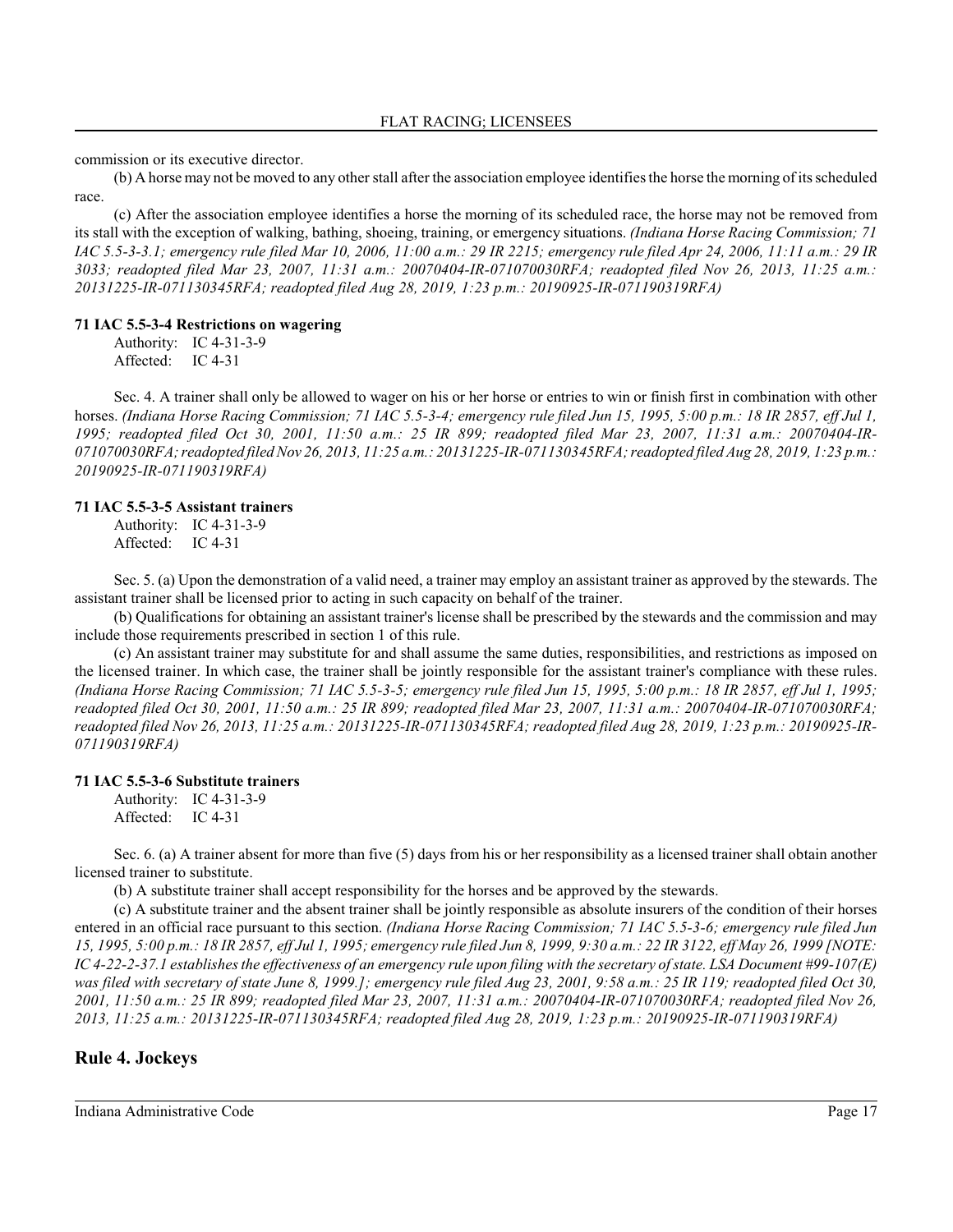#### **71 IAC 5.5-4-1 Eligibility**

Authority: IC 4-31-6-2 Affected: IC 4-31

Sec. 1. (a) No person under eighteen (18) years of age shall be licensed by the commission as a jockey or apprentice jockey. However, a jockey or apprentice jockey sixteen (16) years of age or older, who has previously been licensed in another jurisdiction, may be licensed by the commission.

(b) A jockey shall pass a physical examination given within the previous twelve (12) months by a licensed physician affirming fitness to participate as a jockey. The stewards may require that any jockey be reexamined and may refuse to allow any jockey to ride pending completion of such examination.

(c) An applicant shall show competence by prior licensing and the demonstration of a riding ability, which may include participation in up to five (5) races with the prior approval of the stewards with the consideration of the recommendations from the starter, the head outrider, and the designated representatives of the jockeys and the horsemen at the track. The demonstration of riding ability is defined at a minimum of:

(1) breaking a horse in company from the starting gate;

(2) working a horse in company around the turn and down the stretch;

(3) switching the riding crop from one (1) hand to the other while maintaining control of the horse in a stretch drive; and

(4) causing a horse to switch leads coming out of a turn.

(d) A jockey shall not be an owner or trainer of any horse competing at the race meeting where the jockey is riding. However, a licensed owner or licensed trainer, upon approval by the stewards, may be issued a provisional jockey's license to ride his own horse or a horse registered in his care as a trainer.

(e) A person whose weight exceeds one hundred thirty (130) pounds at the time of application shall not be licensed as a jockey.

(f) A jockey shall fulfill all engagements except by permission of the stewards for good cause. *(Indiana Horse Racing Commission; 71 IAC 5.5-4-1; emergency rule filed Jun 15, 1995, 5:00 p.m.: 18 IR 2857, eff Jul 1, 1995; emergency rule filed Aug 9, 1995, 10:30 a.m.: 18 IR 3405; emergency rule filed Jun 22, 2000, 3:05 p.m.: 23 IR 2779; readopted filed Oct 30, 2001, 11:50 a.m.: 25 IR 899;readopted filed Mar 23, 2007, 11:31 a.m.: 20070404-IR-071070030RFA; emergency rule filed Mar19, 2009, 11:07 a.m.: 20090401-IR-071090195ERA, eff Mar 12, 2009 [IC 4-22-2-37.1 establishes the effectiveness of an emergency rule upon filing with the Publisher. LSA Document #09-195(E) was filed with the Publisher March 19, 2009.]; readopted filed Nov 26, 2013, 11:25 a.m.: 20131225-IR-071130345RFA; readopted filed Aug 28, 2019, 1:23 p.m.: 20190925-IR-071190319RFA)*

# **71 IAC 5.5-4-2 Apprentice jockeys**

Authority: IC 4-31-6-2 Affected: IC 4-31

Sec. 2. (a) An applicant may be prohibited from riding until the stewards or the commission have *[sic, has]* sufficient opportunity to verify the applicant's previous riding experience.

(b) The conditions of an apprentice jockey license do not apply to quarter horse racing. A jockey's performance in quarter horse racing does not apply to the conditions of an apprentice jockey license.

(c) An applicant with an approved apprentice certificate may be licensed as an apprentice jockey.

(d) An apprentice certificate may be obtained from the stewards on a form provided by the commission. A person shall not receive more than one (1) apprentice certificate. In case of emergencies, a copy of the original may be obtained from the commission where it was issued.

(e) An apprentice jockey shall ride with a ten (10) pound weight allowance beginning with the apprentice jockey's first mount until the apprentice wins five (5) races. Once the apprentice jockey wins his or her fifth race, he or she shall ride with a seven (7) pound weight allowance for a period of one (1) year from the date of his or her fifth win. During the course of this year, if the apprentice jockey wins a total of forty (40) races, he or she will ride with a five (5) pound allowance until such time as that year is up. If apprentice does not win forty (40) races within the year, he or she shall retain their apprenticeship for additional year or until the fortieth win. After that time if apprentice does not win forty (40) races the second year, they will no longer be considered an apprentice jockey; they will become a journeyman jockey.

(f) If an apprentice jockey is unable to ride for a period of seven (7) consecutive days or more after the date of the apprentice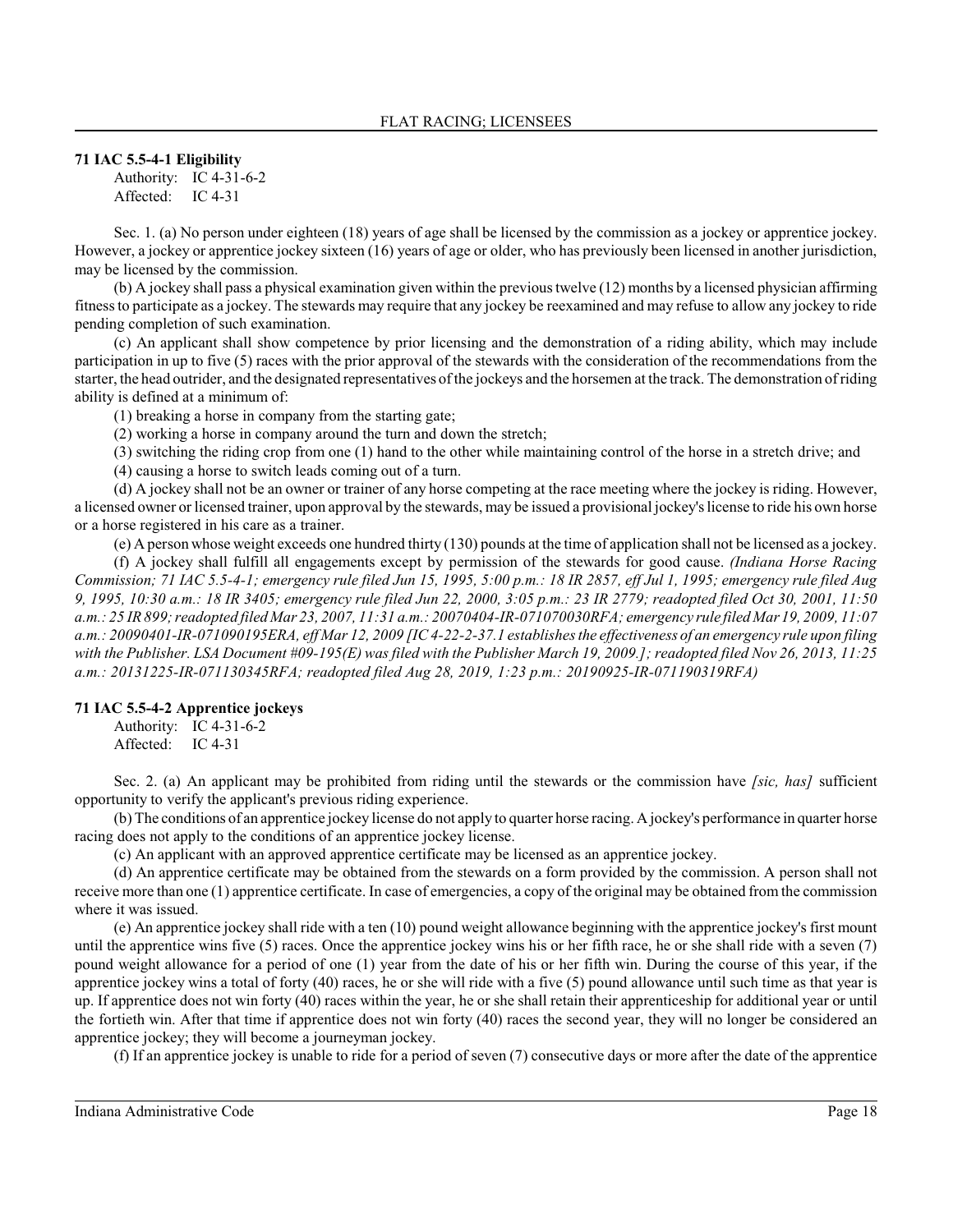jockey's fifth winning mount because of service in national armed forces, enrollment in an institution of secondary or higher education, or because of physical disablement, the commission may extend the time during which the apprentice weight allowance may be claimed for a period not to exceed the period the apprentice jockey was unable to ride. The apprentice jockey extension form approved by the commission shall be completed and provided to the commission. The commission currently licensing the apprentice jockey shall have the authority to grant an extension to an eligible applicant, but only after the apprentice has produced on the approved form documentation verifying time lost as defined by this regulation. An apprentice may petition one (1) of the jurisdictions in which he or she is licensed and riding for an extension of the time for claiming apprentice weight allowances, and the apprentice shall be bound by the decision of the jurisdiction so petitioned.

(g) The conditions set forth in section 1 of this rule shall also apply. *(Indiana Horse Racing Commission; 71 IAC 5.5-4-2; emergency rule filed Jun 15, 1995, 5:00 p.m.: 18 IR 2857, eff Jul 1, 1995; emergency rule filed Jun 22, 1998, 5:09 p.m.: 21 IR 4233; readopted filed Oct 30, 2001, 11:50 a.m.: 25 IR 899; emergency rule filed Jan 21, 2004, 2:30 p.m.: 27 IR 1915; readopted filed Mar 23, 2007, 11:31 a.m.: 20070404-IR-071070030RFA; readopted filed Nov 26, 2013, 11:25 a.m.: 20131225-IR-071130345RFA; emergency rule filed Jun 10, 2016, 11:11 a.m.: 20160615-IR-071160257ERA; readopted filed Aug 28, 2019, 1:23 p.m.: 20190925- IR-071190319RFA)*

#### **71 IAC 5.5-4-3 Foreign jockeys**

Authority: IC 4-31-6-2 Affected: IC 4-31

Sec. 3. Upon making an application for a license in this jurisdiction, a jockey from a foreign country shall declare that the jockey is a holder of a valid license in the jockey's country and currently not under suspension. To facilitate this process, the jockey shall present a declaration sheet in a language recognized in thisjurisdiction to the commission. *(Indiana Horse Racing Commission; 71 IAC 5.5-4-3; emergency rule filed Jun 15, 1995, 5:00 p.m.: 18 IR 2858, eff Jul 1, 1995; readopted filed Oct 30, 2001, 11:50 a.m.: 25 IR 899; readopted filed Mar 23, 2007, 11:31 a.m.: 20070404-IR-071070030RFA; readopted filed Nov 26, 2013, 11:25 a.m.: 20131225-IR-071130345RFA; readopted filed Aug 28, 2019, 1:23 p.m.: 20190925-IR-071190319RFA)*

# **71 IAC 5.5-4-4 Jockey responsibility**

Authority: IC 4-31-6-2 Affected: IC 4-31

Sec. 4. (a) A jockey shall give a best effort during a race, and each horse shall be ridden to win. A jockey shall not ease up on or coast to the finish, without reasonable cause, even if the horse has no apparent chance to win prize money.

(b) A jockey shall not have a valet attendant except one provided and compensated by the association.

(c) No person other than the licensed contract employer or a licensed jockey agent, may make riding arrangements for a rider, except that a jockey not represented by a jockey agent may make the jockey's own riding engagements.

(d) A jockey shall have no more than one (1) jockey agent.

(e) No revocation of a jockey agent's authority is effective until the jockey notifies the stewards in writing of the revocation of the jockey agent's authority.

(f) A jockey is required to have their colors (silks) and rain jackets tucked into their pants at all times while visible to the public. However, during inclement weather, the stewards may permit jockeys to not tuck their rain jacket into their pants provided their silks are appropriately tied at or above the waist ensuring a uniformand tidy appearance. All rain jackets must be white. *(Indiana Horse Racing Commission; 71 IAC 5.5-4-4; emergency rule filed Jun 15, 1995, 5:00 p.m.: 18 IR 2858, eff Jul 1, 1995; readopted filed Oct 30, 2001, 11:50 a.m.: 25 IR 899; emergency rule filed Feb 21, 2003, 4:15 p.m.: 26 IR 2382; emergency rule filed Jul 28, 2006, 11:17 a.m.: 20060809-IR-071060278ERA, eff Aug 1, 2006; readopted filed Mar 23, 2007, 11:31 a.m.: 20070404-IR-071070030RFA; readopted filed Nov 26, 2013, 11:25 a.m.: 20131225-IR-071130345RFA; readopted filed Aug 28, 2019, 1:23 p.m.: 20190925-IR-071190319RFA)*

#### **71 IAC 5.5-4-5 Jockey betting**

Authority: IC 4-31-6-2 Affected: IC 4-31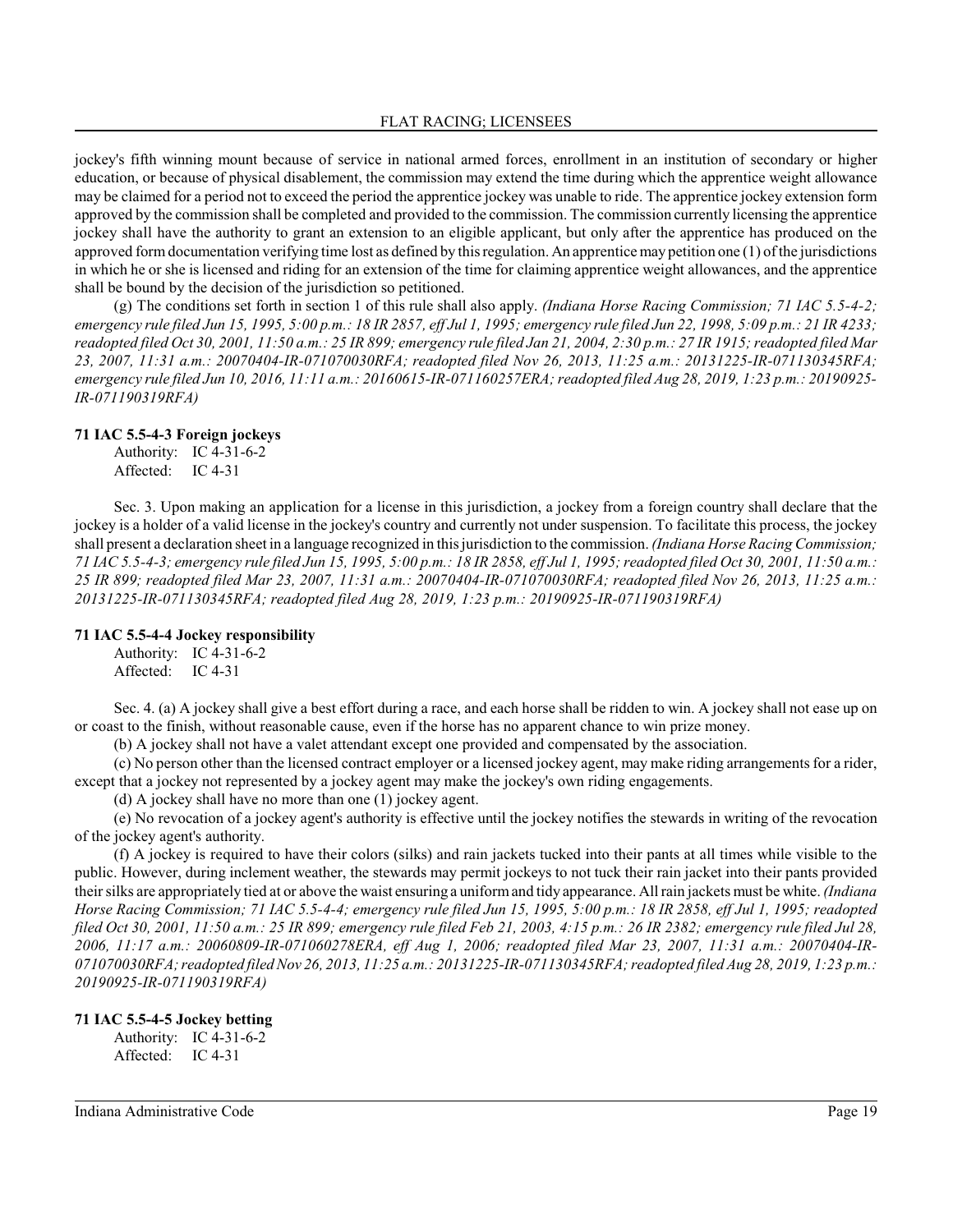Sec. 5. A jockey shall only be allowed to wager on a race in which the jockey is riding. A jockey shall only be allowed to wager

(1) the owner or trainer of the horse which the jockey is riding makes the wager for the jockey;

(2) the jockey only wagers on the jockey's own mount to win or finish first in combination with other horses in multiple type wagers; and

(3) records of such wagers are kept and available for presentation upon request by the stewards.

*(Indiana Horse Racing Commission; 71 IAC 5.5-4-5; emergency rule filed Jun 15, 1995, 5:00 p.m.: 18 IR 2858, eff Jul 1, 1995; readopted filed Oct 30, 2001, 11:50 a.m.: 25 IR 899; readopted filed Mar 23, 2007, 11:31 a.m.: 20070404-IR-071070030RFA; readopted filed Nov 26, 2013, 11:25 a.m.: 20131225-IR-071130345RFA; readopted filed Aug 28, 2019, 1:23 p.m.: 20190925-IR-071190319RFA)*

# **71 IAC 5.5-4-6 Jockey's spouse**

if:

Authority: IC 4-31-6-2

Affected: IC 4-31

Sec. 6. A jockey shall not compete in any race against a horse which is owned or trained by the jockey's spouse. *(Indiana Horse Racing Commission; 71 IAC 5.5-4-6; emergency rule filed Jun 15, 1995, 5:00 p.m.: 18 IR 2858, eff Jul 1, 1995; readopted filed Oct 30, 2001, 11:50 a.m.: 25 IR 899;readopted filed Mar 23, 2007, 11:31 a.m.: 20070404-IR-071070030RFA; readopted filed Nov 26, 2013, 11:25 a.m.: 20131225-IR-071130345RFA; readopted filed Aug 28, 2019, 1:23 p.m.: 20190925-IR-071190319RFA)*

#### **71 IAC 5.5-4-7 Jockey mount fees**

Authority: IC 4-31-6-2 Affected: IC 4-31

Sec. 7. In the absence of a contract or special agreement, jockey mount fees shall be as follows:

| Purse             | Winning Mount     | Second Place Mount | Third Place Mount | Losing Mount    |
|-------------------|-------------------|--------------------|-------------------|-----------------|
| \$5,000-\$9,999   | 10% of Win Purse  | \$90               | <b>S75</b>        | $\frac{1}{565}$ |
| \$10,000-\$14,999 | 10% of Win Purse  | 5% of Place Purse  | \$85              | \$75            |
| \$15,000-\$24,999 | 10% of Win Purse  | 5% of Place Purse  | \$100             | <b>S80</b>      |
| \$25,000-\$49,999 | 10% of Win Purse  | 5% of Place Purse  | 5% of Show Purse  | \$90            |
| \$50,000-\$99,999 | 10% of Win Purse  | 5% of Place Purse  | 5% of Show Purse  | \$100           |
| \$100,000 and Up  | 10\% of Win Purse | 5% of Place Purse  | 5% of Show Purse  | \$125           |

*(Indiana Horse Racing Commission; 71 IAC 5.5-4-7; emergency rule filed Jun 15, 1995, 5:00 p.m.: 18 IR 2858, eff Jul 1, 1995; emergency rule filed Aug 21, 2000, 2:27 p.m.: 24 IR 49; readopted filed Oct 30, 2001, 11:50 a.m.: 25 IR 899; readopted filed Mar 23, 2007, 11:31 a.m.: 20070404-IR-071070030RFA; emergency rule filed Jun 10, 2009, 12:45 p.m.: 20090617-IR-071090464ERA, eff May 29, 2009 [IC 4-22-2-37.1 establishes the effectiveness of an emergency rule upon filing with the Publisher. LSA Document #09-464(E) was filed with the Publisher June 10, 2009.]; readopted filed Nov 26, 2013, 11:25 a.m.: 20131225-IR-071130345RFA; readopted filed Aug 28, 2019, 1:23 p.m.: 20190925-IR-071190319RFA)*

# **Rule 5. Jockey Agents**

# **71 IAC 5.5-5-1 Eligibility**

Authority: IC 4-31-6-2 Affected: IC 4-31

Sec. 1. (a) An applicant for a license as a jockey agent shall:

(1) provide written proof of agency with at least one (1) jockey licensed by the commission;

(2) demonstrate to the stewards that the applicant has a contract for agency with at least one (1) jockey who has been licensed by the commission;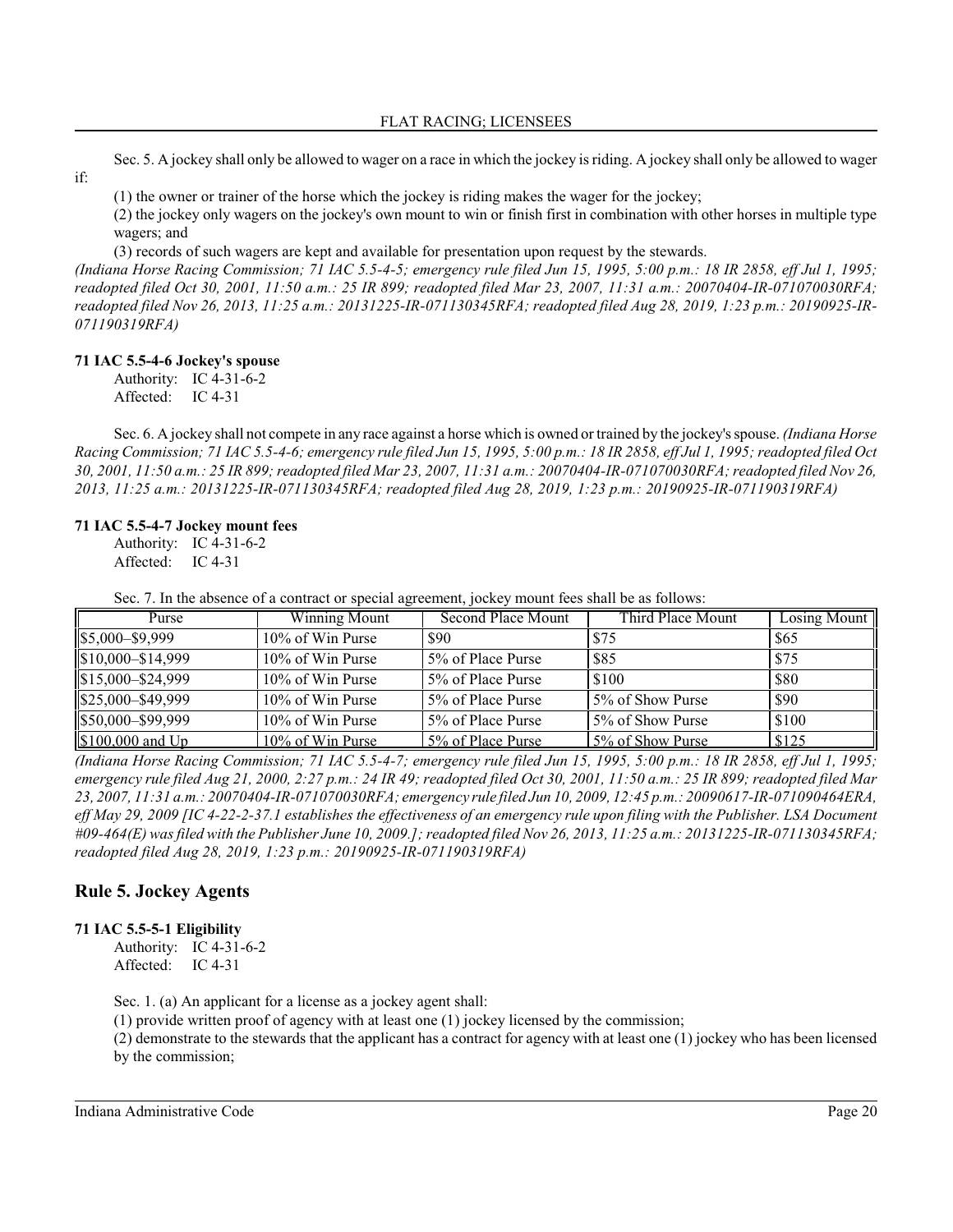(3) be qualified, as determined by the stewards or other commission designee, by reason of experience, background, and knowledge.

(b) A jockey agent's license from another jurisdiction may be accepted as evidence of experience and qualifications. Evidence of qualifications may require passing one (1) or both of the following:

(1) A written examination.

(2) An interview or oral examination.

(c) Applicants not previously licensed as jockey agentsshall be required to pass a written and oral examination. *(Indiana Horse Racing Commission; 71 IAC 5.5-5-1; emergency rule filed Jun 15, 1995, 5:00 p.m.: 18 IR 2859, eff Jul 1, 1995; readopted filed Oct 30, 2001, 11:50 a.m.: 25 IR 899;readopted filed Mar 23, 2007, 11:31 a.m.: 20070404-IR-071070030RFA; readopted filed Nov 26, 2013, 11:25 a.m.: 20131225-IR-071130345RFA; readopted filed Aug 28, 2019, 1:23 p.m.: 20190925-IR-071190319RFA)*

#### **71 IAC 5.5-5-2 Limit on contracts**

Authority: IC 4-31-6-2

Affected: IC 4-31

Sec. 2. A jockey agent may serve as agent for no more than two (2) jockeys and one (1) apprentice jockey. *(Indiana Horse Racing Commission; 71 IAC 5.5-5-2; emergency rule filed Jun 15, 1995, 5:00 p.m.: 18 IR 2859, eff Jul 1, 1995; readopted filed Oct 30, 2001, 11:50 a.m.: 25 IR 899;readopted filed Mar 23, 2007, 11:31 a.m.: 20070404-IR-071070030RFA; readopted filed Nov 26, 2013, 11:25 a.m.: 20131225-IR-071130345RFA; readopted filed Aug 28, 2019, 1:23 p.m.: 20190925-IR-071190319RFA)*

# **71 IAC 5.5-5-3 Responsibilities**

Authority: IC 4-31-6-2 Affected: IC 4-31

Sec. 3. (a) A jockey agent shall not make or assist in making engagements for a jockey other than the jockeys the agent is licensed to represent.

(b) A jockey agent shall have completed the appointment of jockey agent form provided by the commission for all jockeys he represents. Furthermore, the agent shall complete the revocation of appointment when the agent withdraws or is discharged from representation. Such form shall be filed with the stewards prior to the first draw in which a jockey is listed to ride.

(c) A jockey agent shall notify the stewards, in writing, prior to withdrawing from representation of a jockey and shall submit to the stewards a list of any unfulfilled engagements made for the jockey.

(d) All persons permitted to make riding engagements shall maintain current and accurate records of all engagements made, such records being subject to examination by the stewards at any time.

(e) The stewards may require a jockey agent located outside Indiana, whose jockey is licensed and riding in Indiana, to secure an Indiana license and file any applicable forms. *(Indiana Horse Racing Commission; 71 IAC 5.5-5-3; emergency rule filed Jun 15, 1995, 5:00 p.m.: 18 IR 2859, eff Jul 1, 1995; readopted filed Oct 30, 2001, 11:50 a.m.: 25 IR 899; emergency rule filed Aug 20, 2002, 3:00 p.m.: 26 IR 55; readopted filed Mar 23, 2007, 11:31 a.m.: 20070404-IR-071070030RFA; readopted filed Nov 26, 2013, 11:25 a.m.: 20131225-IR-071130345RFA; readopted filed Aug 28, 2019, 1:23 p.m.: 20190925-IR-071190319RFA)*

#### **71 IAC 5.5-5-4 Prohibited areas**

Authority: IC 4-31-6-2 Affected: IC 4-31

Sec. 4. A jockey agent is prohibited from entering the winner's circle, racing strip, paddock, or saddling enclosure during the hours of racing, unless permitted by the stewards. *(Indiana Horse Racing Commission; 71 IAC 5.5-5-4; emergency rule filed Jun 15, 1995, 5:00 p.m.: 18 IR 2860, eff Jul 1, 1995; emergency rule filed Aug 9, 1995, 10:30 a.m.: 18 IR 3405; readopted filed Oct 30, 2001, 11:50 a.m.: 25 IR 899;readopted filed Mar 23, 2007, 11:31 a.m.: 20070404-IR-071070030RFA; readopted filed Nov 26, 2013, 11:25 a.m.: 20131225-IR-071130345RFA; readopted filed Aug 28, 2019, 1:23 p.m.: 20190925-IR-071190319RFA)*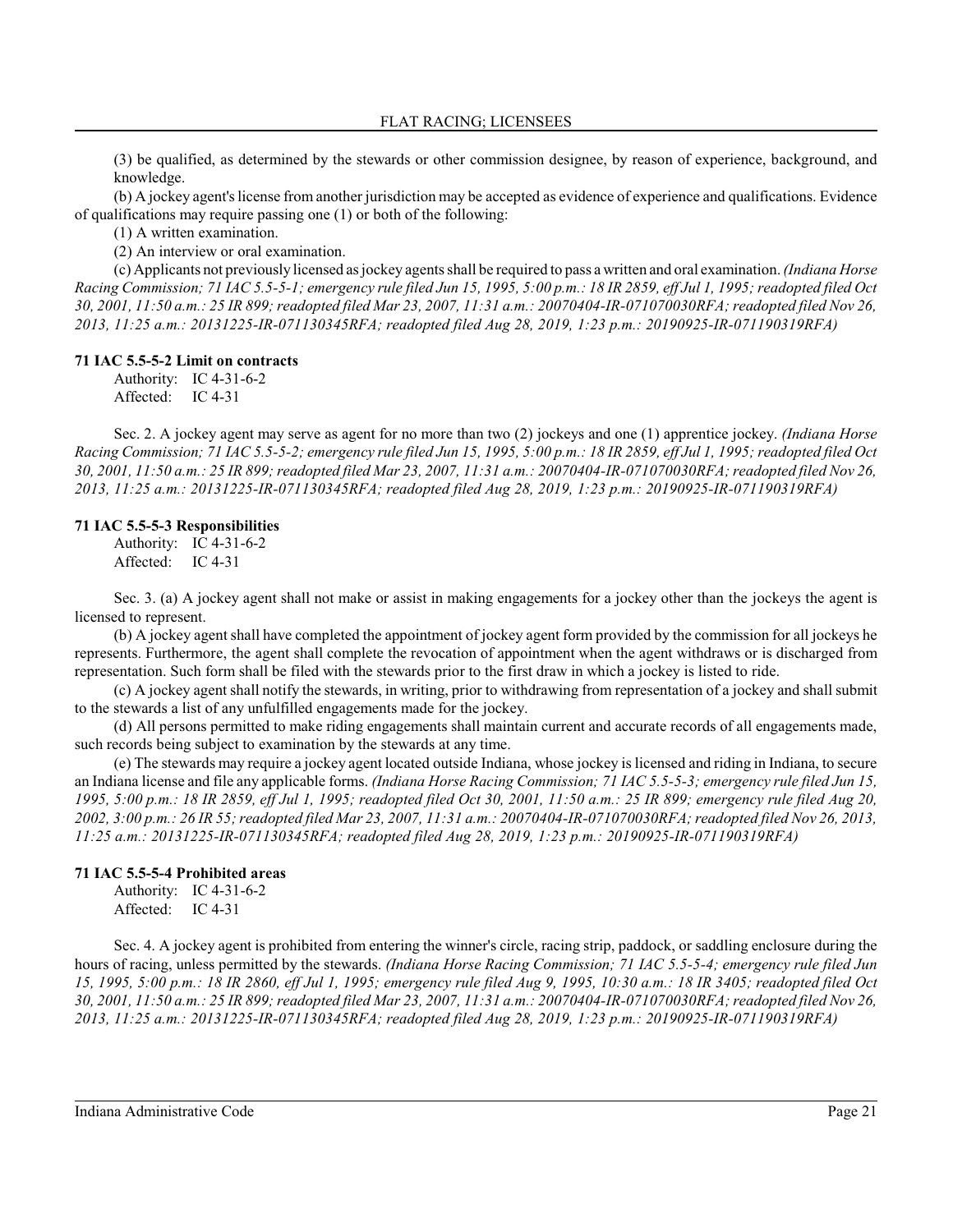#### **71 IAC 5.5-5-5 Agent withdrawal**

Authority: IC 4-31-6-2 Affected: IC 4-31

Sec. 5. (a) When a jockey agent withdraws from representation of a jockey, the jockey agent shall immediately notify the stewards and shall submit to the stewards a list of any unfulfilled engagements for the jockey.

(b) A jockey agent shall not be permitted to withdraw from the representation of any jockey unless written notice to the stewards has been provided. *(Indiana Horse Racing Commission; 71 IAC 5.5-5-5; emergency rule filed Jun 15, 1995, 5:00 p.m.: 18 IR 2860, eff Jul 1, 1995; readopted filed Oct 30, 2001, 11:50 a.m.: 25 IR 899; readopted filed Mar 23, 2007, 11:31 a.m.: 20070404-IR-071070030RFA; readopted filed Nov 26, 2013, 11:25 a.m.: 20131225-IR-071130345RFA; readopted filed Aug 28, 2019, 1:23 p.m.: 20190925-IR-071190319RFA)*

# **Rule 6. Owners' Authorized Agents**

#### **71 IAC 5.5-6-1 Licenses required**

Authority: IC 4-31-6-2 Affected: IC 4-31

Sec. 1. (a) An authorized agent shall obtain a license from the commission.

(b) Application for license shall be filed for each owner represented.

(c) A written instrument signed by the owner shall accompany the application and shall clearly set forth the delegated powers of the authorized agent. The owner's signature on the written instrument shall be acknowledged before a notary public.

(d) If the written instrument is a power of attorney it shall be filed with the commission and attached to the regular application form.

(e) Any changes shall be made in writing and filed as provided in subsection (c).

(f) The authorized agent's appointment may be terminated by the owner, in writing, acknowledged before a notary public and filed with the commission whereupon the license shall not be valid. *(Indiana Horse Racing Commission; 71 IAC 5.5-6-1; emergency rule filed Jun 15, 1995, 5:00 p.m.: 18 IR 2860, eff Jul 1, 1995; readopted filed Oct 30, 2001, 11:50 a.m.: 25 IR 899; readopted filed Mar23, 2007, 11:31 a.m.: 20070404-IR-071070030RFA; readopted filed Nov 26, 2013, 11:25 a.m.: 20131225-IR-071130345RFA; readopted filed Aug 28, 2019, 1:23 p.m.: 20190925-IR-071190319RFA)*

#### **71 IAC 5.5-6-2 Powers and duties**

Authority: IC 4-31-3-9 Affected: IC 4-31

Sec. 2. (a) A licensed authorized agent may perform on behalf of the licensed owner-principal all acts as relate to racing, as specified in the agency appointment, that could be performed by the principal if such principal were present.

(b) In executing any document on behalf of the principal, the authorized agent shall clearly identify the authorized agent and the owner-principal.

(c) When an authorized agent enters a claim for the account of a principal, the name of the licensed owner for whom the claim is being made and the name of the authorized agent shall appear on the claim slip or card.

(d) Authorized agents are responsible for disclosure of the true and entire ownership of each horse for which they have authority. Any change in ownership shall be reported immediately to, and approved by, the stewards. *(Indiana Horse Racing Commission; 71 IAC 5.5-6-2; emergency rule filed Jun 15, 1995, 5:00 p.m.: 18 IR 2860, eff Jul 1, 1995; readopted filed Oct 30, 2001, 11:50 a.m.: 25 IR 899; readopted filed Mar 23, 2007, 11:31 a.m.: 20070404-IR-071070030RFA; readopted filed Nov 26, 2013, 11:25 a.m.: 20131225-IR-071130345RFA; readopted filed Aug 28, 2019, 1:23 p.m.: 20190925-IR-071190319RFA)*

# **Rule 7. Horseshoers**